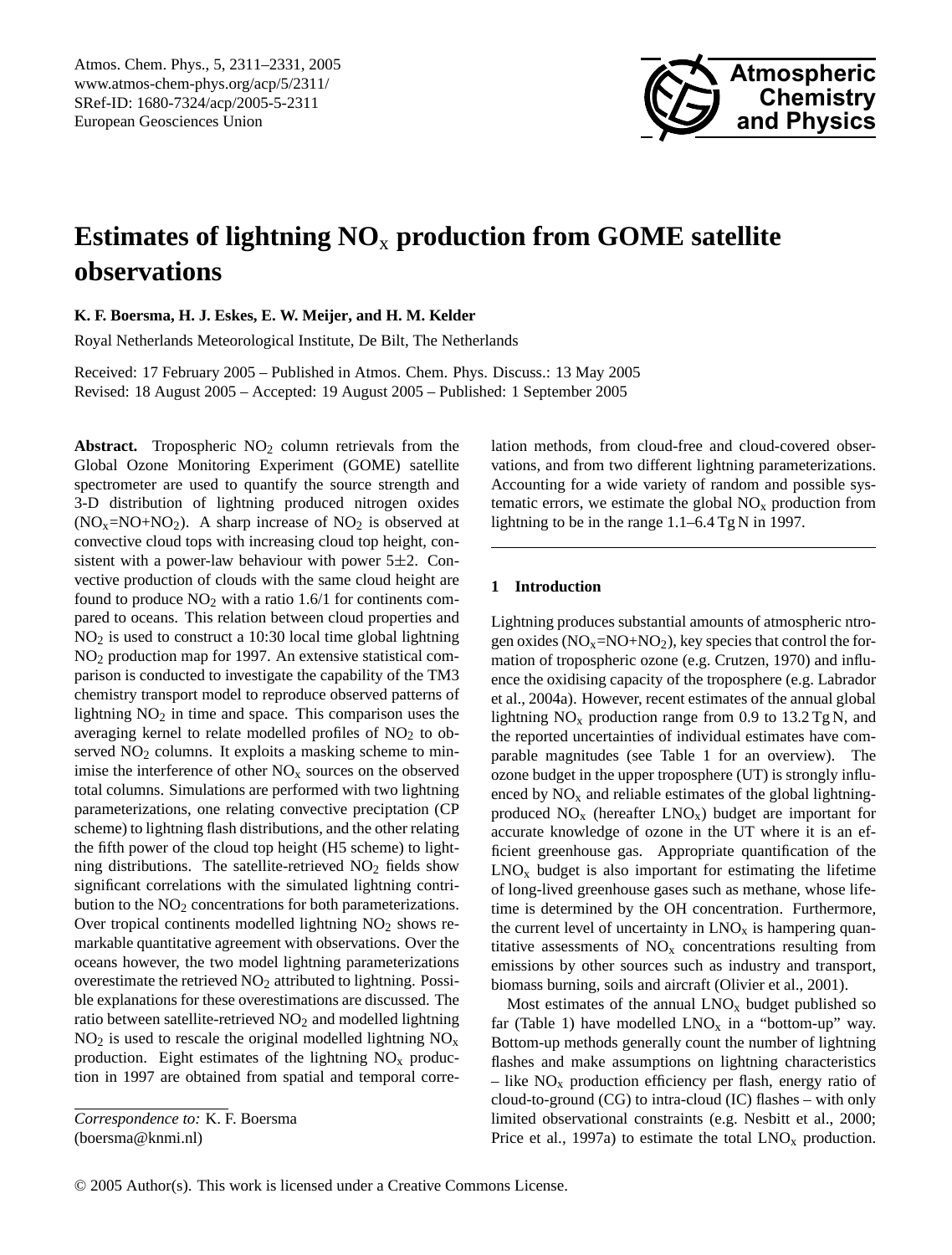| Study                      | P    | Range        | Method                                              |
|----------------------------|------|--------------|-----------------------------------------------------|
| Levy et al. $(1996)$       | 4.0  | $3.0 - 5.0$  | Top-down from aircraft $NOx$ observations           |
| Ridley et al. (1996)       | n.a. | $2.0 - 5.0$  | Extrapolation of New Mexico storm production        |
| Price et al. (1997a)       | 12.2 | $5.0 - 20.0$ | Bottom-up from ISCCP cloud climatology              |
| Price et al. (1997b)       | 13.2 | $5.0 - 25.0$ | Constraints from atmospheric electricity            |
| Wang et al. (1998)         | n.a. | $2.5 - 8.3$  | Bottom-up from laboratory measurements              |
| Huntrieser et al. (1998)   | 4.0  | $0.3 - 22.0$ | Extrapolation of LINOX storm production             |
| Nesbitt et al. (2000)      | n.a. | $0.9 - 8.8$  | Bottom-up from OTD flash climatology                |
| Huntrieser et al. (2002)   | 3.0  | $1.0 - 20.0$ | Extrapolation of EULINOX storm production           |
| Allen and Pickering (2002) | n.a. | $1.7 - 12.2$ | Bottom-up from validated model flash rates          |
| Beirle et al. (2004)       | 2.8  | $0.8 - 14.0$ | Top-down from satellite observations over Australia |

**Table 1.** Overview of recently published estimates of global annual lightning NO<sub>x</sub> production. P denotes the estimated production of LNO<sub>x</sub> in Tg N yr<sup>-1</sup>.

Until recently there was lack of space observations and fundamental difficulties exist in extrapolating local in-situ [\(Levy](#page-19-4) [et al.,](#page-19-4) [1996\)](#page-19-4) or regional [\(Beirle et al.,](#page-18-4) [2004\)](#page-18-4) observations to the global scale. Satellite measurements have the potential to solve this issue since global tropospheric columns of  $NO<sub>2</sub>$ from GOME have become available (e.g. [Leue et al.,](#page-19-7) [2001;](#page-19-7) [Richter and Burrows,](#page-19-8) [2002;](#page-19-8) [Martin et al.,](#page-19-9) [2002;](#page-19-9) [Boersma](#page-18-5) [et al.,](#page-18-5) [2004\)](#page-18-5). Measurements by GOME are sensitive to tracers residing in the middle and upper troposphere such as  $NO<sub>x</sub>$ from lightning. However, the  $LNO<sub>x</sub>$  contribution to the total observed column is at most 10%, which severely complicates the discrimination of the lightning contribution from other tropospheric sources, the stratospheric background, and the measurement noise.

Several examples of enhanced  $NO<sub>2</sub>$  near thunderstorm complexes have been reported based on the GOME observations (e.g. [Choi et al.,](#page-18-6) [2005\)](#page-18-6). [Beirle et al.](#page-18-4) [\(2004\)](#page-18-4) found a good correlation between monthly mean satellite measurements of tropospheric  $NO<sub>2</sub>$  columns and monthly mean lightning flash distributions measured by the Lightning Image Sensor (LIS) over Australia. [Hild et al.](#page-18-7) [\(2002\)](#page-18-7) demonstrated that GOME is sensitive to  $LNO<sub>x</sub>$  deposited in a thunderstorm cloud. Apart from information on trace gases, GOME spectra also contain information on cloud fraction and cloud top altitude which is crucial for the  $LNO<sub>x</sub>$  study. In this paper we will extend the individual observations by presenting a statistical study of  $NO<sub>x</sub>$  enhancements at high clouds, based on the FRESCO cloud retrieval scheme [\(Koelemeijer et al.,](#page-19-10) [2001\)](#page-19-10).

Furthermore, we reverse in this work the often used "bottom-up" approach to determine the annual  $LNO<sub>x</sub>$  production by imposing constraints on distributions of modelled lightning  $NO<sub>2</sub>$  (herafter  $LNO<sub>2</sub>$ ) in the tropics by satellite ob-servations. [Levy et al.](#page-19-4) [\(1996\)](#page-19-4) compared tropospheric  $NO<sub>x</sub>$ simulations with aircraft measurements of  $LNO<sub>x</sub>$  over various isolated regions in the world. While their comparisons were necessarily based on a limited number of aircraft flights, we present an extensive statistical study of  $LNO<sub>x</sub>$  based on a full year (1997) of contiguous tropical GOME observations. We focus on situations downwind of storm systems over areas relatively free from pollution to avoid (1) difficulties related to large contributions from urban and biomass burning  $NO<sub>x</sub>$  emissions, (2) complexities related to the radiative transport and profile shape dependency over thunderstorm situations [\(Hild et al.,](#page-18-7) [2002\)](#page-18-7), and partly also to avoid (3) difficulties in extrapolating the 10:30 local time measurements to values representative for the whole day. Because of the large data set available we arrive at significant results despite the small signal to noise ratio.

This paper is organised as follows: Sect. [2](#page-1-0) describes the GOME tropospheric  $NO<sub>2</sub>$  observations, and Sect. [3](#page-3-0) gives observational evidence that GOME detects strongly enhanced  $LNO<sub>2</sub>$  in situations where high clouds are present. Sect. [4](#page-5-0) describes a statistical method for the comparison of modelled  $LNO<sub>2</sub>$  and observed patterns of (lightning)  $NO<sub>2</sub>$  columns, the way to correct for interfering  $NO<sub>x</sub>$  from other sources, and is followed by a discussion of the results. Sect. [5](#page-11-0) shows annual mean modelled and GOME-derived LNO<sub>2</sub> distributions. In Sect. [6,](#page-11-1) we use the ratio between modelled and observed  $LNO<sub>2</sub>$  to provide a top-down estimate of the global  $LNO<sub>x</sub>$ production in 1997, and discuss the various sources of error in our method.

# <span id="page-1-0"></span>**2 GOME tropospheric NO<sup>2</sup> observations**

In this study we use tropospheric  $NO<sub>2</sub>$  columns determined with the retrieval-assimilation-modelling approach as developed during the European Union GOA project. The retrieval is based on a set of slant column densities retrieved by the University of Heidelberg [\(Wagner et al.,](#page-19-11) [1999;](#page-19-11) [Wenig](#page-20-1) [et al.,](#page-20-1) [2004\)](#page-20-1). These columns are assimilated with the TM3 chemistry-transport model. The analysed stratospheric  $NO<sub>x</sub>$ model field obtained in this way is consistent with both the GOME observations and analysed stratospheric dynamics from the European Centre for Medium-Range Weather Forecasts (ECMWF) used to drive the model. A tropospheric air mass factor is used to convert the tropospheric slant column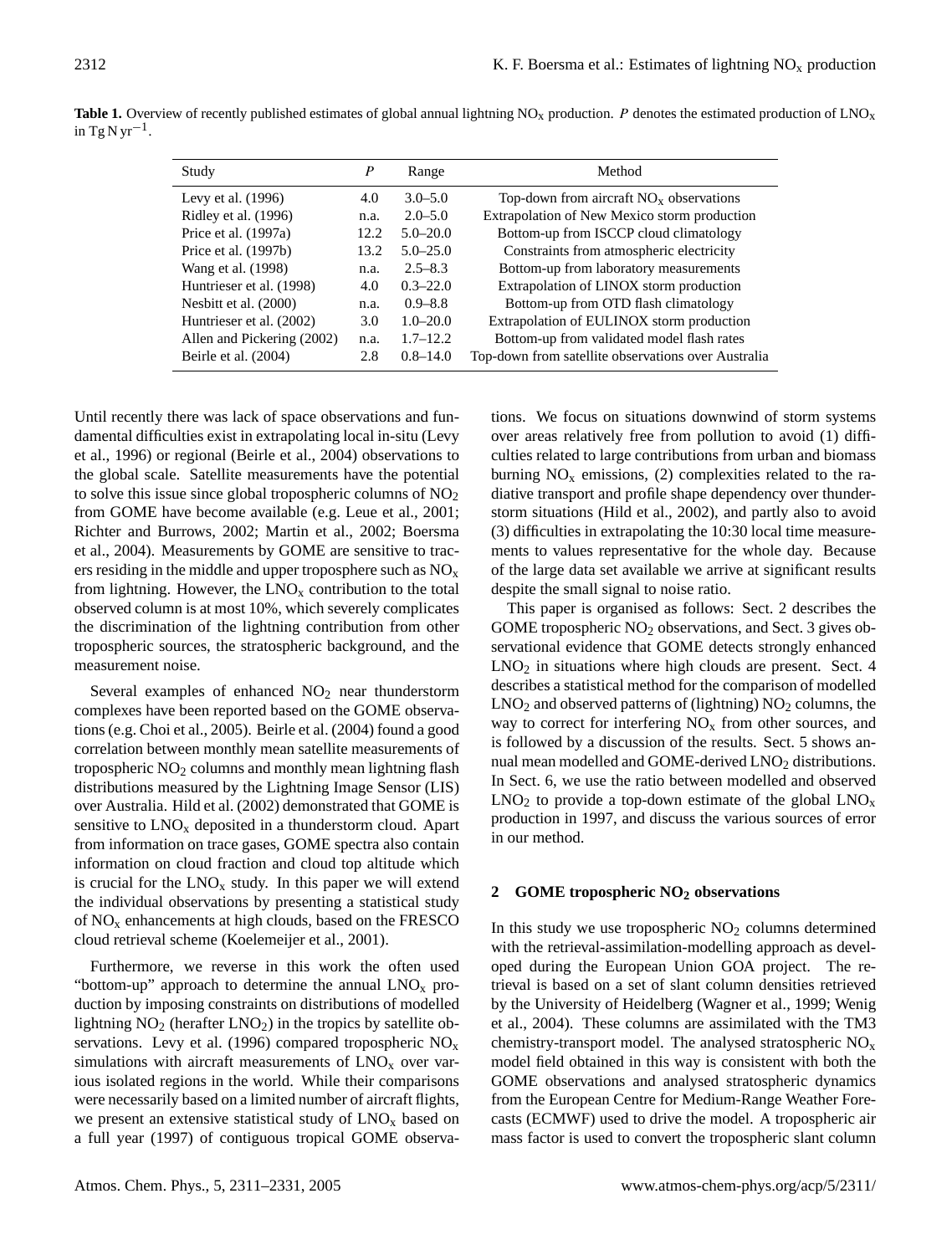density (total slant column – assimilated "stratospheric" slant column) into a tropospheric vertical column density. Radiative transfer modelling for air mass factor calculation accounts for viewing geometry, cloud coverage and cloud top pressure, surface albedo and a priori  $NO<sub>2</sub>$  profile shapes modelled with TM3 for the GOME pixel position and time. Cloud information is retrieved from the FRESCO algorithm [\(Koelemeijer et al.,](#page-19-10) [2001\)](#page-19-10) that uses the strength of the absorption in the O<sub>2</sub>−A band (758–778 nm) to estimate an effective cloud top height. The effective cloud top altitude is a measure for how far light penetrated into the atmosphere. Because of penetration of the light into the cloud this effective altitude typically corresponds to a level below the physical cloud top. The "continuum" reflectance level around the  $O_2$ −A band is used to determine the cloud fraction. More details on the tropospheric NO<sup>2</sup> retrieval can be found in [Boersma et al.](#page-18-5) [\(2004\)](#page-18-5).

There are four important features that make these retrievals especially suitable for the  $LNO<sub>x</sub>$  study: (1) The correction for the stratospheric background is performed with an assimilation approach that explicitly accounts for zonal variability in the stratospheric  $NO<sub>2</sub>$  column caused by stratospheric dynamics, (2) A detailed error propagation is carried out for each individual retrieval [\(Boersma et al.,](#page-18-5) [2004\)](#page-18-5). This fully accounts for all error sources in the retrieval method (i.e., errors in the slant column fitting, in estimating stratospheric  $NO<sub>2</sub>$ , and errors in cloud and albedo information), (3) The averaging kernel (AK) [\(Eskes and Boersma,](#page-18-8) [2003\)](#page-18-8) that is associated with every individual retrieval is part of the data product. The AK allows model-predicted profiles to be compared directly to satellite retrieved columns by removing the comparison's dependence on the a priori assumed profile shape. The averaging kernels also allow a meaningful model-GOME comparison in cases of full or partial cloud cover. (4) Explicit information of cloud fraction and cloud top altitude is retrieved based on the FRESCO algorithm [\(Koelemeijer](#page-19-10) [et al.,](#page-19-10) [2001\)](#page-19-10).

Up till now, there is little independent  $NO<sub>2</sub>$  profile data available to validate the tropospheric column retrievals. Also, nitrogen oxides in the boundary layer have a large spatial and temporal variability. A comparison with in situ aircraft observations reported by [Martin et al.](#page-19-12) [\(2004\)](#page-19-12) shows that, on average, uncollocated in situ aircraft measurements of tropospheric  $NO<sub>2</sub>$  are consistent with GOME retrievals as described by [Martin et al.](#page-19-9) [\(2002\)](#page-19-9). An extensive set of surface NO<sup>2</sup> measurements is available on a routine basis from operational networks in Europe and America. However, in order to relate these surface concentrations to the retrieved column abundances, additional information is needed on the vertical distribution of NO<sub>x</sub>. A recent study by Blond et al.  $(2005)^{1}$  $(2005)^{1}$  $(2005)^{1}$ 



1000L<br>0.0

800

0.0 0.5 1.0 1.5 Averaging Kernel

<span id="page-2-1"></span>**Fig. 1.** Example of a GOME pixel with a low cloud over the Atlantic Ocean West of Angola (14.64◦ S, 2.7◦ E) on 5 January 1997. The left panel shows the predicted TM3  $NO<sub>2</sub>$  tropospheric profile and FRESCO cloud parameters. The right panel shows the corresponding averaging kernel.

0.000 0.005 0.010 0.015 0.020  $NO<sub>2</sub>$  subcolumn (x 10<sup>15</sup> molec. cm<sup>2</sup>)

1000

800

600

Pressure (hPa)

Pressure (hPa)

400

20

shows good quantitative agreement of yearly-mean values and spatial patterns over Europe from measured and modelled (CHIMERE) surface concentrations of  $NO<sub>2</sub>$ , as well as between modelled and retrieved (SCIAMACHY) columns of NO2. These SCIAMACHY columns have been retrieved with the same approach as used in this work.

Aircraft measurements and cloud-resolved modelling have shown that a large fraction of the  $LNO<sub>x</sub>$  is deposited in the UT and upper part of clouds (e.g. [Ridley et al.,](#page-19-13) [1994;](#page-19-13) [Pick](#page-19-14)[ering et al.,](#page-19-14) [1998\)](#page-19-14). Figure 1 in [Eskes and Boersma](#page-18-8) [\(2003\)](#page-18-8) shows that even for scenes completely free of clouds the sensitivity to  $UT NO<sub>2</sub>$  is only slightly below typical stratospheric sensitivities. The situation for cloudy scenes is more complex as clouds can both increase and decrease the capability of GOME to detect a tropospheric  $NO<sub>2</sub>$  signal. Clouds below a  $NO<sub>2</sub>$  layer increase the effective albedo of the scene, thereby increasing the detected slant column. On the other hand, high clouds may (partly) screen the  $NO<sub>2</sub>$  column below, thereby decreasing the signal. The larger the cloud fraction the stronger the effects described above. Figure [1](#page-2-1) illustrates the effects for a scenario in terms of cloud height, cloud fraction, the Tracer Model 3 (TM3, [Dentener et al.,](#page-18-9)  $2003$ ) predicted vertical  $NO<sub>2</sub>$  profile shape, and the corresponding averaging kernel [\(Eskes and Boersma,](#page-18-8) [2003\)](#page-18-8). The two panels in Fig. [1](#page-2-1) serve as an example of a scene with an effective cloud top altitude of ≈750 hPa and a cloud fraction of 0.26. The surface albedo was 0.05, solar zenith angle 5.8°, and viewing zenith angle 26.0° for this scene. The right panel shows the high sensitivity of GOME for  $NO<sub>2</sub>$  above the cloud. Note that  $NO<sub>2</sub>$  may be present just above 750 hPa,

<span id="page-2-0"></span><sup>1</sup>Blond, N., Boersma, K. F., Eskes, H. J., van der A, R., Van Roozendael, M., De Smedt, I., Bergametti, G., and Vautard, R.: Intercomparison of SCIAMACHY nitrogen dioxide observations, in-situ measurements and air quality modeling results over Western

Europe, J. Geophys. Res., submitted, 2005.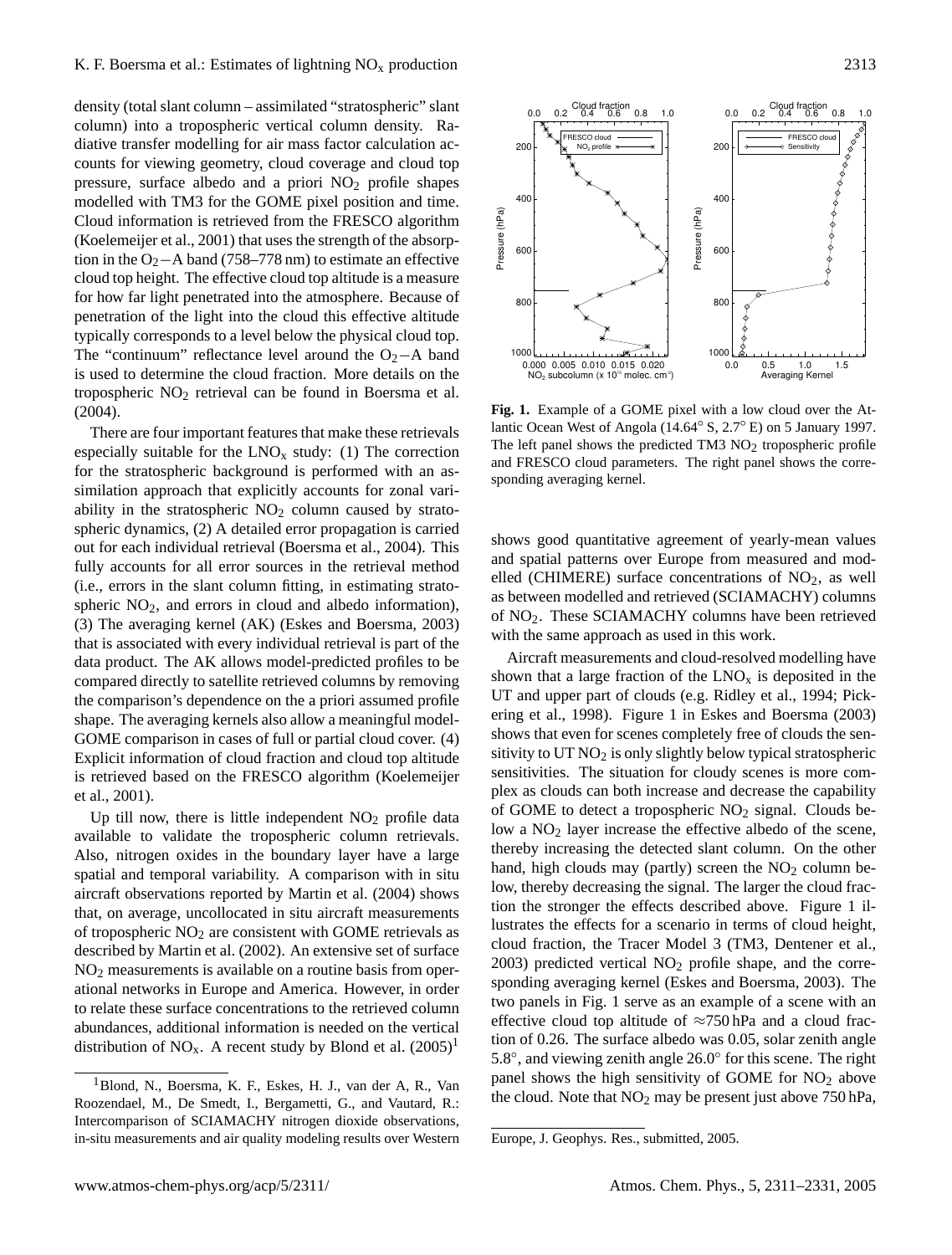

<span id="page-3-1"></span>**Fig. 2.** Average tropospheric  $NO<sub>2</sub>$  column retrieval error as a function of column value (both in  $10^{15}$  molec. cm<sup>-2</sup>). Average calculated for the month of January 1997 for pixels in the 40◦ S–5◦ N region.

while  $NO<sub>2</sub>$  below the cloud top is effectively invisible for GOME.

The uncertainties for individual GOME measurements [\(Boersma et al.,](#page-18-5) [2004\)](#page-18-5) in the Southern Hemisphere tropics are shown in Fig. [2.](#page-3-1) For retrieved columns with small values, the uncertainty is dominated by the combined error from the spectral fitting and from the stratospheric column estimate. For columns exceeding  $0.5 \times 10^{15}$  molec. cm<sup>-2</sup>, the uncertainty grows due to increasing errors related to cloud fraction, albedo and profile shape. In this study, 95% of the encountered columns are between values of  $-0.7 \times 10^{15}$  molec. cm<sup>-2</sup> and  $+1.0 \times 10^{15}$  molec. cm<sup>-2</sup> and corresponding retrieval errors for individual GOME pixels are in the  $[0.3-0.6] \times 10^{15}$  molec. cm<sup>-2</sup> range. The retrieval procedure subtracts an estimated stratospheric slant column from an observed total slant column, and hence occasionally small, negative tropospheric columns may occur, consistent with the error bars on the total and stratospheric column estimate. Both positive and negative values should be used in the analysis to avoid biases.

## <span id="page-3-0"></span>**3 Detection of LNO**<sup>2</sup>

In this section we investigate the dependence of  $LNO<sub>x</sub>$  production on cloud height, based on the cloud properties and NO<sup>2</sup> columns retrieved from the GOME observations. High clouds are known to be related to enhanced lightning activity and enhanced  $NO<sub>x</sub>$  production. [Price and Rind](#page-19-15) [\(1992\)](#page-19-15) argue that the lightning activity is correlated with cloud top height, since both are largely determined by the updraft intensity. For a range of simultaneous lightning and cloud top height observations, they derived a relationship where lightning activity is proportional to the fifth power



<span id="page-3-2"></span>**Fig. 3.** Schematic illustration of photons sampling the upper part of a cloud (left) and how this process is modelled in FRESCO and NO2 air mass factor calculations (right).

of the storm dimension – or cloud top –  $H$ , i.e. higher clouds are expected to have strong increases in lightning activity. [Ushio et al.](#page-19-16) [\(2001\)](#page-19-16) also found an exponential increase in satellite-observed lightning intensity as a function of satellite-observed cloud height.

Figure [3](#page-3-2) schematically describes the retrieval approach when clouds are present: the left part shows how photons sample the upper parts of the cloud before they are scattered back, and the right part shows the simplified representation of cloud scattering in our cloud scheme. In the FRESCO cloud retrieval, a cloud is approximated as a Lambertian reflecting surface with an albedo of 0.8 and the effective cloud top height corresponds to the height the surface needs to be lifted in a radiative transfer model to best match the measured depth of the O<sub>2</sub>−A band. This effective cloud top height is depicted as the lowest dotted line in the left panel of Fig. [3.](#page-3-2) The same Lambertian reflector model is used in the radiative transfer calculations for the  $NO<sub>2</sub>$  retrievals.

In situations of high clouds with strong lightning activity, a large fraction of the  $LNO<sub>x</sub>$  ends up in the top and anvil [\(Ri](#page-19-5)[dley et al.,](#page-19-5) [1996\)](#page-19-5) of the cloud where GOME has an enhanced sensitivity to  $LNO<sub>x</sub>$ . A radiative-transfer study by [Hild et al.](#page-18-7) [\(2002\)](#page-18-7) shows that even in the case of thick clouds GOME is able to detect  $NO<sub>x</sub>$  present several kilometers below the cloud top, consistent with our own calculations. One source of error in the cloud height is the fact that the FRESCO cloud top height is retrieved from photons with wavelengths near 758– 778 nm, and may be different from the penetration depth (effective cloud top height) of photons with wavelengths near 440 nm used in the  $NO<sub>2</sub>$  retrieval procedure. Nevertheless, we expect that this error is small as cloud particles have scattering characteristics that hardly depend on wavelength in the visible part of the spectrum.

For our study of the dependence of observed  $NO<sub>2</sub>$  columns on cloud height for cloudy scenes, we used GOME observations over tropical oceans and continents in the 40◦ S–5◦ N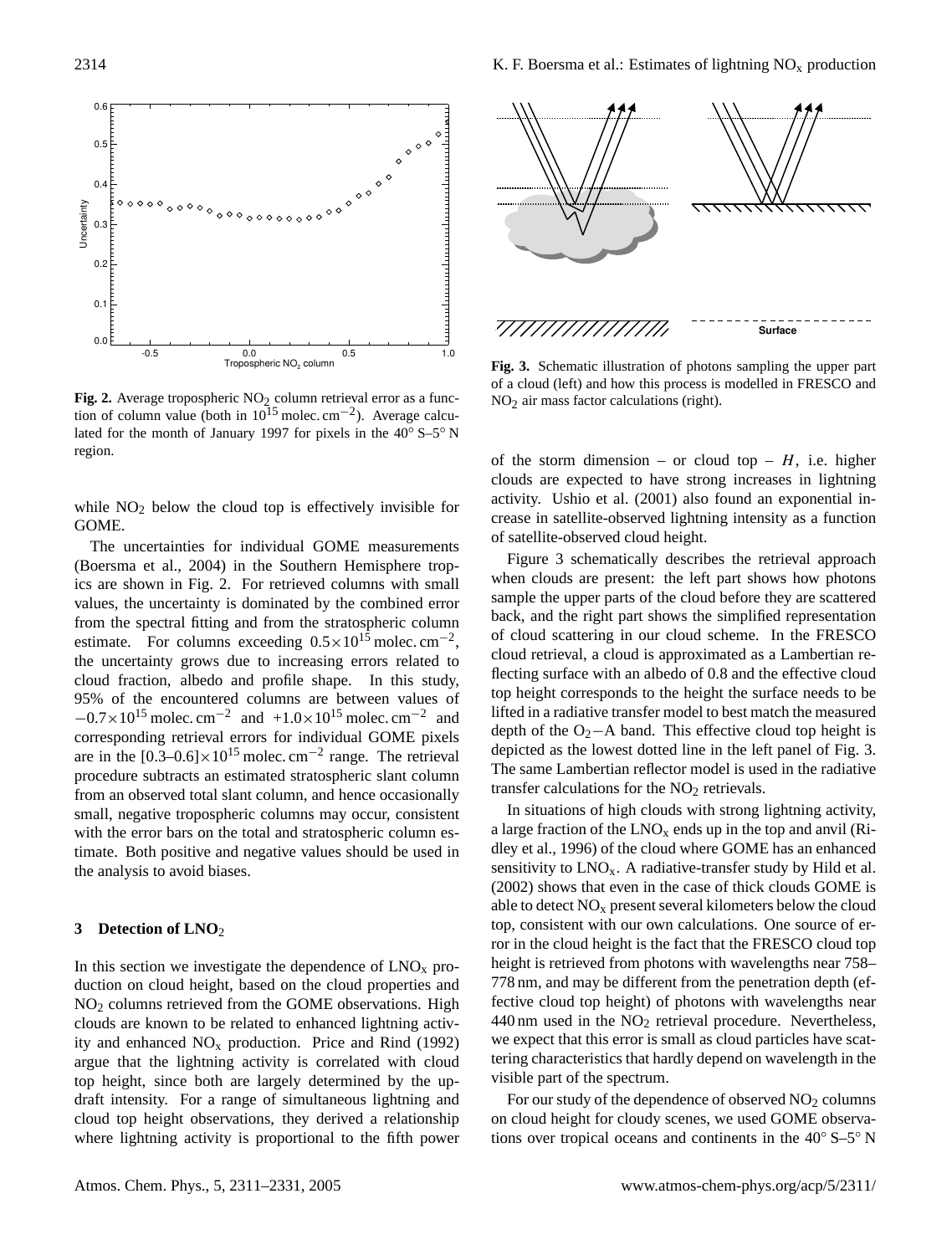area. This area is characterised by strong lightning activity and the influence of other sources of  $NO<sub>x</sub>$  (see Sect. [4\)](#page-5-0) is relatively small compared to the industrialized Northern Hemisphere. We consider the subset of GOME observations where the reflectance of the cloud-covered part of the scene exceeds 75% of the total measured reflectance. Ghost column difficulties occur in situations when clouds screen the lower part of the atmosphere and the retrieved total column comes to depend heavily on the assumptions on the lower, unseen part. To avoid these difficulties, the "above-cloud" part of the  $NO<sub>2</sub>$ column is retrieved by discarding the model predicted ghost column in the air mass factor  $(M'_{tr} = N_s/N'_v)$  calculation, with the corrected vertical column  $N_v'$  defined as:

$$
N'_{v} = w \cdot (N_{v} - N_{v, \text{ghost}}) + (1 - w) \cdot N_{v}, \tag{1}
$$

with  $N_v$  the total predicted vertical column (that is normally used in air mass factor calculations),  $N_{v, \text{ghost}}$  the ghost column from the surface up to the effective cloud height, and w the cloud reflectance fraction. Note that the satellite thus measures the integral of  $NO<sub>2</sub>$  concentrations from the cloud top to the tropopause. All tropospheric above-cloud NO<sub>2</sub> columns were stored in 5 hPa cloud top pressure bins. The annual mean tropospheric  $NO<sub>2</sub>$  column was calculated only if there were more than 15 measurements in a bin.

The upper panel of Fig. [4](#page-4-0) shows the annual mean tropospheric NO<sub>2</sub> columns for convective events over tropical oceans as a function of cloud top height and the lower panel shows the same for tropical continents. Tropical oceans/continents are defined as the three tropical ocean/continent regions shown in Fig. [10.](#page-12-0) The insets in both panels show a log-log plot of the same curve for cloud top pressures below 440 hPa (above circa 6.5 km). Clouds with tops below 6.5 km are assumed not to produce substantial amounts of lightning. The increase relative to a background – resulting from other sources of  $NO<sub>2</sub>$  – is consistent with a power law (see insets). The background is defined as the fixed, non-lightning integral of  $NO<sub>2</sub>$  from the cloud top to the top of the troposphere. The background is determined from all cloudy-sky situations in 1997 with cloud tops lower than 6.5 km. The solid line is a fit of the form  $A+B$  H<sup>C</sup> with  $H$  the cloud top height,  $A$ ,  $B$  free coefficients and a power  $C=4.6$  for tropical oceans, and  $C=5.1$  for tropical continents. This power however is quite sensitive to assumptions about the (height-dependence of the) background, or coefficient A. From fits with different choices of A we arrive at a conservative error estimate on  $C$  of  $\pm 2$  for both tropical oceans and continents [\(Ushio et al.,](#page-19-16) [2001\)](#page-19-16). The dependence of the observed  $NO<sub>2</sub>$  on cloud height is surprisingly consistent with the power-law parameterization of  $LNO<sub>x</sub>$  in CTMs [\(Price and](#page-19-15) [Rind,](#page-19-15) [1992\)](#page-19-15). However, the power-law relation that we found is one of many functions that may fit the increase of  $NO<sub>2</sub>$ with cloud height well, and this result should not be interpreted as a validation of of the power-law parameterization of [Price and Rind](#page-19-15) [\(1992\)](#page-19-15).



<span id="page-4-0"></span>**Fig. 4.** The 1997-average of GOME observed near and above cloud top NO<sub>2</sub> column (unit  $10^{15}$  molecules cm<sup>-2</sup>) as a function of the cloud top height retrieved from GOME data with the FRESCO algorithm. The red curves represent the power-law fits. The dashed lines estimate the background due to other  $NO<sub>x</sub>$  sources. The bottom solid lines represent the standard deviations of the mean  $NO<sub>2</sub>$ column per cloud-top pressure bin of 5 hPa. The top panel shows the cloud top dependency for tropical oceans, and the lower panel for tropical continents.

Often, the optical thickness of clouds is proportional to their geometrical thickness [\(Feigelson,](#page-18-10) [1984\)](#page-18-10). Also, there may be transitions from mixed phase (supercooled droplets and ice) clouds to ice-only clouds at the −40◦C level, so multiple scattering effects may change with cloud height. However, [Hild et al.](#page-18-7) [\(2002\)](#page-18-7) found that the air mass factor is hardly dependent on the cloud particle densities typical for thunderstorm clouds. We observe a continuous and large increase of tropospheric  $NO<sub>2</sub>$  for clouds higher than 6.5 km. It is unlikely that this observed increase would be the result of a strong change in cloud properties with altitude.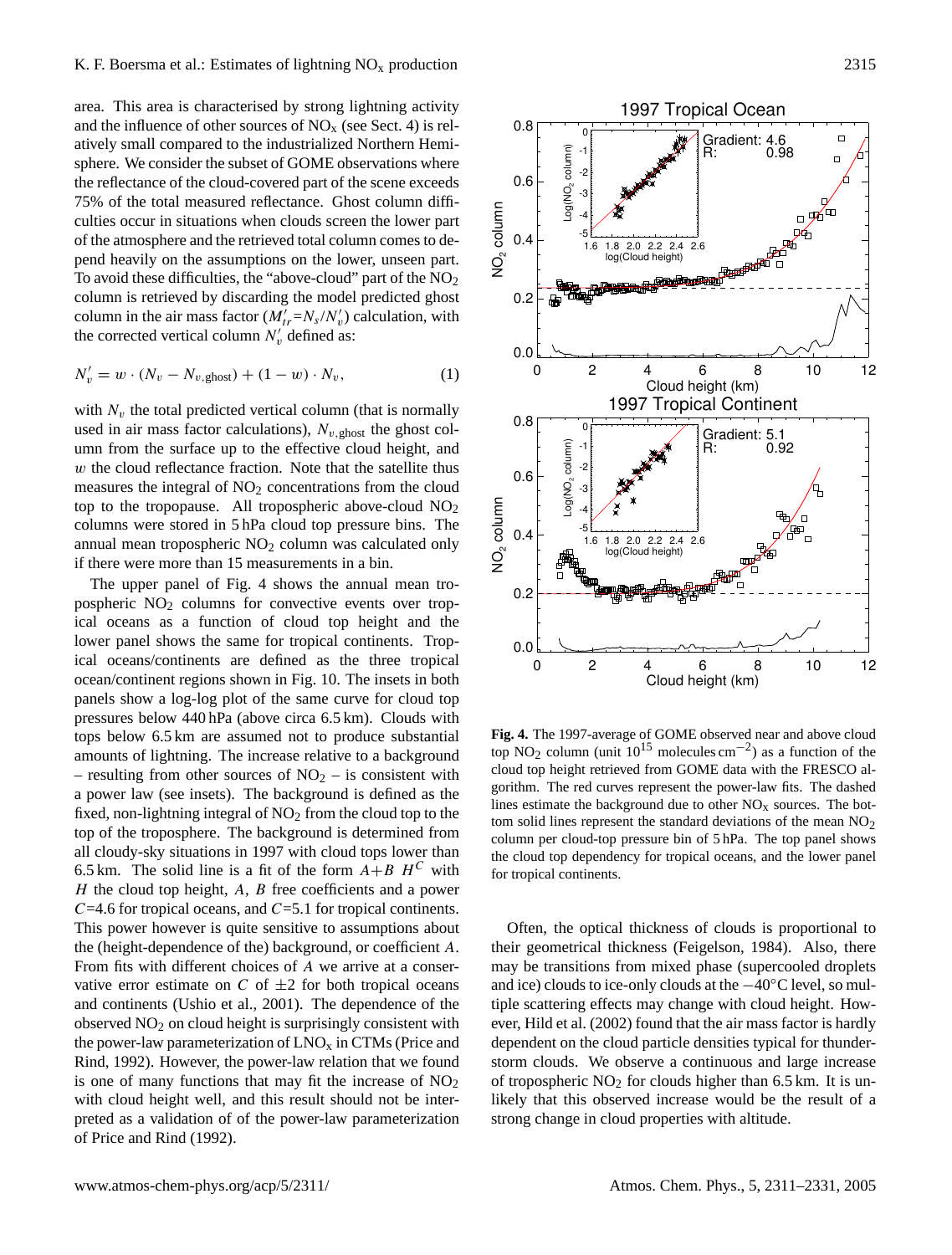

<span id="page-5-1"></span>**Fig. 5.** The 1997 average of 10:30 h lightning-produced above and near cloud top NO<sub>2</sub> columns as derived from GOME. Produced columns in  $10^{15}$  molec. cm<sup>-2</sup>.

The size of the increase observed over high clouds is quite The results in Fig. [4](#page-4-0) allow us to derive a ratio of  $LNO<sub>x</sub>$ production efficiencies of clouds over land and sea respectively. Fixing the power law coefficient  $C$  to  $4.9 - a$ choice which is allowed within the error bars – we find that the production in terms of lightning  $NO<sub>2</sub>$  column density  $(\times 10^{15} \text{ molec. cm}^{-2})$  over continents equals 4.75 $\cdot 10^{-6} H^{4.9}$ , and over oceans  $2.98 \cdot 10^{-6} H^{4.9}$ . On average, we find that clouds of equal height produce (4.75/2.98=) 1.6 times more LNO<sup>2</sup> over continents than over oceans at 10:30 h local time (the overpass time of GOME). This ratio is not sensitive to details of our calculation (choice of background or difference between exponents), but is a direct measurement result. similar in absolute amount. For comparison, in TM3 a 24-h average ratio of 10 [\(Levy et al.,](#page-19-4) [1996\)](#page-19-4) is used, whereas for instance [Michalon et al.](#page-19-17) [\(1999\)](#page-19-17) derive a 24 h-average ratio of 5. Mesoscale convective systems over continents have a distinct minimum in convective activity at approximately 10:30 h and a strong maximum in the late afternoon whereas the diurnal cycle over the oceans is much weaker [\(Nesbitt and Zipser,](#page-19-18) [2002\)](#page-19-18). Hence a ratio of 1.6 is most likely at the lower end of the 24-h cycle of convective intensity ratios.

The relation between cloud top height and  $LNO<sub>x</sub>$  production allows us to produce a map of the global distribution of the 1997 average  $LNO<sub>2</sub>$  production at 10:30 h. Application of the  $LNO<sub>2</sub>$  production parameterizations over continents  $(4.75 \cdot 10^{-6} \tilde{H}^{4.9})$  and over oceans  $(2.98 \cdot 10^{-6} H^{4.9})$  to all available FRESCO cloud height  $(H)$  data in 1997 results in Fig. [5.](#page-5-1) The most striking feature in Fig. [5](#page-5-1) is the large average production of  $LNO<sub>2</sub>$  over tropical oceans relative to the small production over tropical continents. The observed patterns in Fig. [5](#page-5-1) are representative for a 10:30 h local time snapshot of convective activity: little convective activity and hence little lightning over continents is opposed to considerable activity over the tropical oceans.

Deriving quantitative  $NO<sub>2</sub>$  estimates from the observed cloud height dependence is difficult. The visible light detected by GOME samples only part of the cloud and the column above the cloud, as shown in Fig. [3.](#page-3-2) Quantitative estimates of the  $NO<sub>2</sub>$  column depend on assumed  $LNO<sub>x</sub>$  profiles inside the cloud and cloud anvil, and on details of the light paths in the inhomogeneous cloud cover inside the large GOME footprint of  $40 \times 320$  km<sup>2</sup>. Moreover, a meaningful quantitative estimate of the  $NO<sub>2</sub>$  production requires scaling of the 10:30 h local time observed production to values representative for 24-h averages. Also the large footprint of GOME of  $320 \times 40$  km<sup>2</sup> as compared to typical sizes of convective cloud complexes complicates the interpretation of the results. Nevertheless, the rapid increase in observed  $NO<sub>2</sub>$  for high clouds strongly suggests that GOME is indeed capable of detecting  $LNO<sub>x</sub>$  production.

# <span id="page-5-0"></span>**4 Statistical comparison of observed NO<sup>2</sup> and modelled LNO**<sup>2</sup>

Apart from investigating above-cloud  $NO<sub>2</sub>$  columns as a function of cloud height, additional information on the  $NO<sub>2</sub>$ from lightning may be obtained from a comparison of modelled  $LNO<sub>2</sub>$  and observed  $NO<sub>2</sub>$  columns. We compare space and time-dependent patterns of observed NO<sub>2</sub> with modelled LNO<sup>2</sup> downwind of thunderstorms. First, the model and lightning parameterizations are introduced. Then, the comparison method is explained, followed by an introduction on a correction for the influence of  $NO<sub>x</sub>$  from other sources. The section concludes with the results of the comparison and an interpretation of the results.

# 4.1 TM3 model and lightning parameterizations

The TM3 model, driven by 6-hourly meteorological analyses of the European Centre for Medium-Range Weather Forecasts (ECMWF), is a 3-D global chemistry-transport model that evaluates the  $NO<sub>2</sub>$  production by lightning and subsequent transport, chemical conversion, and the removal of  $NO<sub>2</sub>$  from the atmosphere. The model simulations are performed with a spatial resolution of  $144 \times 72$  grid cells  $(2.5° \times 2.5°)$  and 31  $\sigma$  hybrid-pressure levels from the surface up to 10 hPa. Recently the performance of TM3 was evaluated by comparing model simulations with aircraft observations from various aircraft campaigns [\(Meijer et al.,](#page-19-19) [2000;](#page-19-19) [Brunner et al.,](#page-18-11) [2003,](#page-18-11) [2005\)](#page-18-12).

TM3 has two parameterizations available for the calculation of lightning flashes and subsequent  $NO<sub>x</sub>$  production, one based on convective precipitation [\(Meijer et al.,](#page-19-20) [2001\)](#page-19-20) (CP) and one based on a power-law (H5) parameterization [\(Price](#page-19-15) [and Rind,](#page-19-15) [1992\)](#page-19-15). Both schemes are described in more detail below.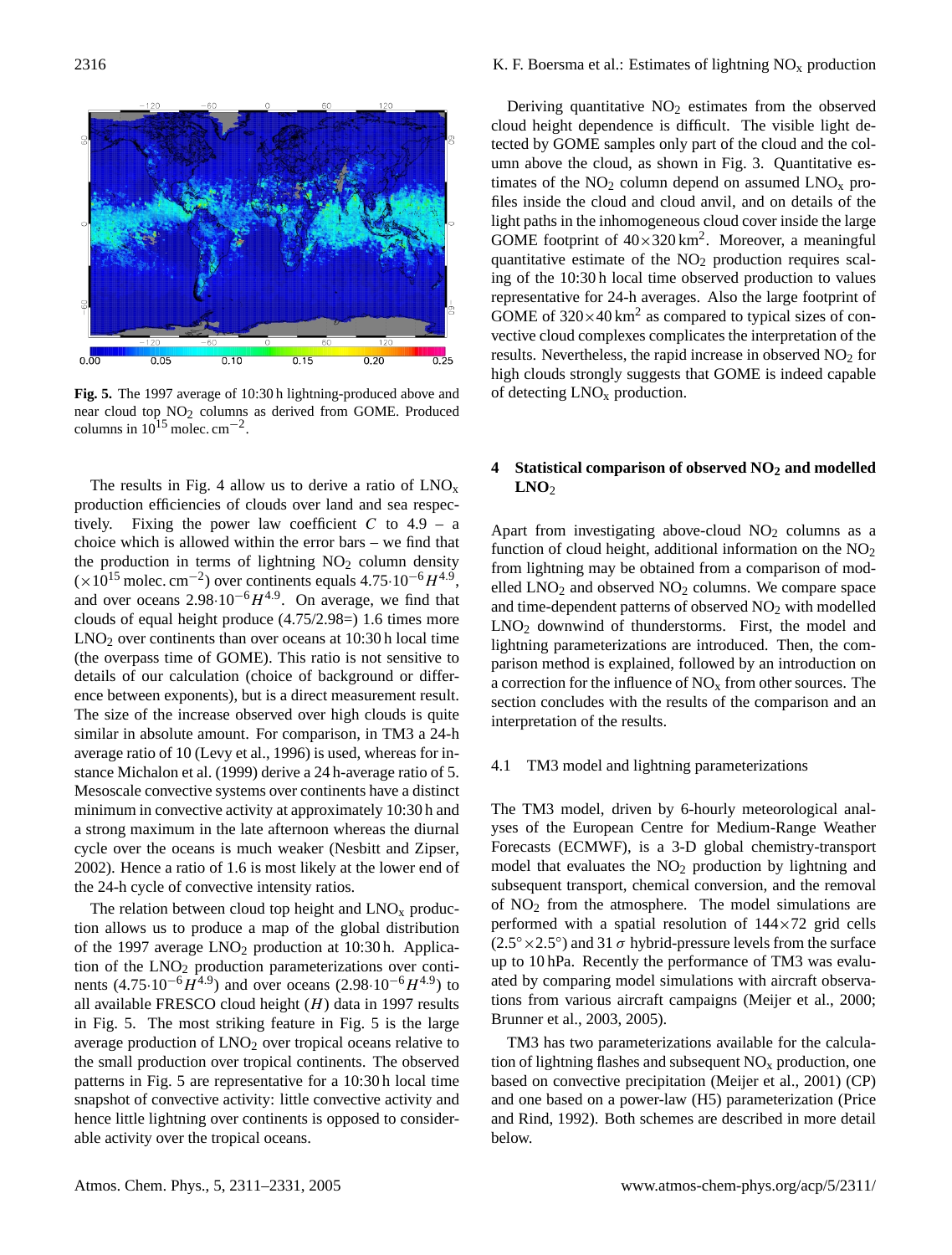#### 4.1.1 Convective precipitation scheme

The CP scheme is motivated by the observed good correlation between convective precipitation and the number of lightning flashes [\(Meijer et al.,](#page-19-20) [2001\)](#page-19-20) over summertime Central Europe. Analysis of the National Lightning Detection Network (NLDN) data of the United States by [Brunner and](#page-18-13) [Van Velthoven](#page-18-13) [\(1999\)](#page-18-13) also indicates a linear relationship of lightning with convective precipitation. Moreover the CP scheme showed good results between modelled  $NO<sub>x</sub>$  concentrations and aircraft observations for situations downwind of thunderstorms [\(Meijer et al.,](#page-19-20) [2001\)](#page-19-20). To account for differences in convective regimes between continents and oceans, the CP scheme follows the recommendation by [Levy et al.](#page-19-4) [\(1996\)](#page-19-4) that deep convection over oceans is 10 times less efficient in generating lightning than deep moist convection over continents, due to much weaker vertical velocities in tropical clouds over oceans than over continents. The fraction of CG to the total number of flashes (CG+intra-cloud (IC)) is determined by a 4th order polynomial fit of the thickness of the (ECMWF) cloud above 0◦C as proposed by [Price and Rind](#page-19-21) [\(1993\)](#page-19-21). CG strokes are assumed to be 10 times more energetic than IC strokes following [Price et al.](#page-19-3) [\(1997a\)](#page-19-3), although a number of recent analyses point toward CG and IC flashes being nearly equally energetic [\(Gallardo and Cooray,](#page-18-14) [1996;](#page-18-14) [DeCaria et al.,](#page-18-15) [2000;](#page-18-15) [Fehr et al.,](#page-18-16) [2004\)](#page-18-16). The production efficiency of  $NO<sub>x</sub>$  by lightning is set by constraining the global annual  $LNO<sub>x</sub>$  to 5 Tg N for the reference year 1998, a number recommended by [Lee et al.](#page-19-22) [\(1997\)](#page-19-22) and commonly applied in CTM studies. Due to meteorological variations, the net production of  $NO<sub>x</sub>$  from lightning may be slightly different from 5 Tg N in other years, as the scale factor of the reference year (1998) remains constant. For the year 1997, the total emission by lightning amounts to 5.65 Tg N, of which 91% occurs between 30 $\degree$  S and 30 $\degree$  N. The lightning NO<sub>x</sub> is distributed vertically following lightning  $NO<sub>x</sub>$  profile shapes obtained by [Pickering et al.](#page-19-14) [\(1998\)](#page-19-14). These profiles are scaled to cloud top heights in TM3 with the following specifications: (1) all IC  $NO<sub>x</sub>$  and 70% of CG  $NO<sub>x</sub>$  is placed between T=−15 $\rm{^{\circ}C}$  and cloud top, (2) 10% of CG NO<sub>x</sub> is placed between the Earth's surface and T=−15◦C, and (3) 20% of CG  $NO<sub>x</sub>$  is placed in the boundary layer. Subsequently, the lightning  $NO<sub>x</sub>$  within a model layer is distributed proportional to the mass of each layer.

## 4.1.2 H5 scheme

The H5 scheme is based on the observed relation between the lightning activity and approximately the fifth power of the storm cloud height  $H$  [\(Price and Rind,](#page-19-15) [1992\)](#page-19-15). There is additional observational evidence for the validity of applying a fifth power law to cloud top heights from [Ushio et al.](#page-19-16) [\(2001\)](#page-19-16), with a reported uncertainty of  $\pm 2$  on the power 5 number. In TM3 maximum altitudes of convective transport are used as measure for the storm dimension  $H$ . Apart from the spatial and temporal distribution of the lightning flashes, all other specifications are identical to those in the CP scheme. An important deviation from the "standard" H5 scheme is that the distribution of flashes for marine clouds ( $∼H^{1.73}$ ) is replaced by the distribution of flashes for continental convective clouds ( $\sim H^{4.9}$ ) scaled with 0.1, a factor that supposedly corrects for weaker convection over sea [\(Levy et al.,](#page-19-4) [1996\)](#page-19-4). For 1997, the total nitrogen lightning emissions is 6.4 Tg N yr−<sup>1</sup> , of which 86% between 30◦ S and 30◦ N.

### 4.2 Comparison method

Analysed meteorological fields represent a reconstruction of the actual meteorological state based on observations. The lightning schemes are driven by cloud parameters taken from the ECMWF analyses, which enables TM3 to approximately position the  $LNO<sub>x</sub>$  production at the actual locations and times of convective activity. Modelled  $LNO<sub>2</sub>$  profiles are simulated by taking the difference of two TM3 model runs, one run with the lightning parameterization included, and one run with lightning excluded.  $LNO<sub>2</sub>$  profiles are interpolated in time and space to the location of the GOME pixel.

#### 4.2.1 Averaging kernels

In order to compare modelled  $NO<sub>2</sub>$  with the GOME tropospheric column observations we compute a modelled GOME-equivalent tropospheric column  $\hat{x}_{LNO_2}$  based on the model  $LNO<sub>2</sub>$  profile  $x_{LNO<sub>2</sub>}$  and the averaging kernel A:

$$
\hat{x}_{LNO_2} = A \cdot x_{LNO_2}.\tag{2}
$$

The advantage of a comparison through the kernel is that the comparison is now independent of the a priori profile shape chosen in the retrieval [\(Eskes and Boersma,](#page-18-8) [2003\)](#page-18-8) and that cloud-covered pixels can be compared more realistically. The contributions to the (forward model parameter) error in the comparison now only originate from errors in the slant column and representativeness errors in the altitudedependent air mass factor (see [Boersma et al.,](#page-18-5) [2004\)](#page-18-5).

# 4.2.2 Masking  $NO<sub>x</sub>$  source areas

Note that, contrary to the modelled pure lightning  $NO<sub>2</sub>$  column, the observed column comprises contributions of  $LNO<sub>2</sub>$ but also from contributions by biomass burning, urban, and soil  $NO<sub>x</sub>$  emissions as well as inflow from the stratosphere. Therefore we apply a masking scheme to exclude areas with known urban and biomass burning emissions. First the highly industrialised Northern Hemisphere is ruled out, leaving the six tropical regions defined in Fig. [10.](#page-12-0) These regions are subject to additional masking using the DMSP Optical Linescan System (OLS) global nighttime lights climatology [\(Elvidge et al.,](#page-18-17) [2001\)](#page-18-17) as a proxy for urban NO<sup>2</sup> emissions. Monthly-mean ERS-2 Along-Track Scanning Radiometer (ATSR) fire counts [\(Arino and Melinotte,](#page-18-18) [1999\)](#page-18-18) serve as a proxy to exclude areas recently exposed to biomass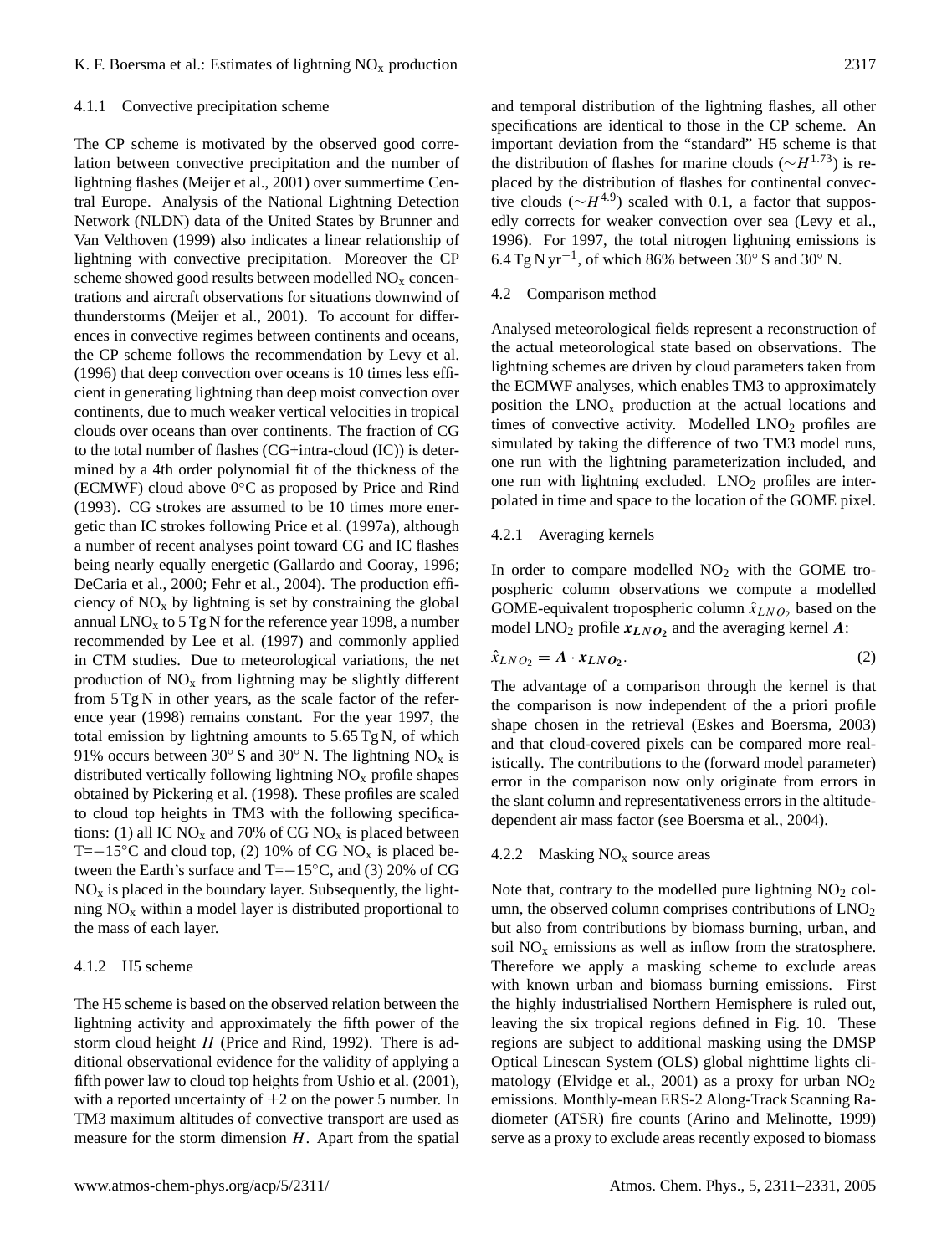<span id="page-7-0"></span>**Table 2.** TM3 grid cell acceptance criteria based on OLS nighttime lights climatology. The relative intensity applies to the average (binned) relative light intensity in a 2.5◦×2.5◦ TM3 grid cell.

| Relative intensity | Decision                                                                              |
|--------------------|---------------------------------------------------------------------------------------|
| ${<}4\%$           | Accept grid cell                                                                      |
| $4 - 8\%$          | Reject grid cell                                                                      |
| $8 - 20%$          | Reject grid cell and 8 surrounding grid cells $(3\times3)$                            |
| $>20\%$            | Reject grid cell, 8 surrounding, and 3 adjacent East and West grid cells $(3\times5)$ |

**Table 3.** TM3 grid cell acceptance criteria based on monthly ATSR fire counts maps. The relative intensity applies to the summed number of fires in a 2.5◦×2.5◦ TM3 grid cell.

<span id="page-7-1"></span>

| No. of fires in month | Decision                                                                                            |
|-----------------------|-----------------------------------------------------------------------------------------------------|
| $\theta$              | Accept grid cell                                                                                    |
| < 50                  | Reject grid cell and 8 surrounding grid cells $(3\times3)$                                          |
| $50 - 100$            | Reject grid cell and 8 surrounding grid cells, and 3 adjacent East and West grid cells $(3\times5)$ |
| >100                  | Reject grid cell, 8 surrounding, and $2\times 3$ adjacent East and West grid cells ( $3\times 7$ )  |



<span id="page-7-2"></span>Fig. 6. GOME observed tropospheric NO<sub>2</sub> as a function of the TM3 modelled LNO<sub>2</sub> (H5) column, for the Australian region defined in Fig. [10.](#page-12-0) Shown is a 1997 average for scenes with small cloud fractions. Due to the masking of areas exposed to biomass burning the winter-spring period is sampled more often. Error bars correspond to the standard deviation of the mean of the observations in a given bin. The line represents an error-weighted linear fit.

burning. These maps capture the seasonal variability of biomass burning patterns.

Application of the criteria to accept or reject grid cells based on OLS and ATSR data is tabulated in Tables [2](#page-7-0) and [3.](#page-7-1) Masking based on OLS data effectively excludes large areas in South America, South Africa, Perth and vicinity, and Eastern Australia.

In spite of the masking described above, it cannot be ruled out that  $NO<sub>x</sub>$  produced in urban or biomass burning may still affect the comparison. Boundary-layer  $NO<sub>2</sub>$  has a lifetime of 6–24 h [\(Beirle et al.,](#page-18-19) [2003\)](#page-18-19), long enough to occasionally cross distances of the order of 100–500 km and flow into our analysis area. This is the main motivation to mask also adjacent grid cells in situations of high fire counts and high relative light intensity.  $NO<sub>2</sub>$  that is rapidly transported upward and out of the boundary-layer, for instance by the same deep convective processes that are associated with lightning  $NO<sub>x</sub>$ production, may live even longer. This potential error source will be discussed in more detail in Sect. [4.3.2.](#page-8-0)

#### 4.3 Correlation between GOME  $NO<sub>2</sub>$  and modelled  $LNO<sub>2</sub>$

As an example we present the 1997 annual mean correlation (1997) between GOME observed tropospheric NO<sup>2</sup> and collocated TM3  $LNO<sub>x</sub>$  (H5 scheme) for Australia in Fig. [6.](#page-7-2) Only observations with a cloud reflectance fraction less than 50% have been selected, corresponding to FRESCO cloud fractions smaller than  $\approx 0.15$ . Modelled and observed columns are stored on the  $2.5° \times 2.5°$  TM3 grid. Only grid cells with at least three GOME observations were used in the analysis. The good correlation coefficient  $(r=0.82)$  demonstrates that, on average, observed patterns of  $NO<sub>2</sub>$  are in good agreement with simulated LNO<sub>2</sub> patterns over Australia. For all regions we find convincing annual correlations with coefficients ranging from 0.66 to 0.91 (not shown). For CPsimulated  $LNO<sub>2</sub>$  we find similar high spatial correlation coefficients (not shown).

## 4.3.1 Spatial and temporal correlation methods

In the comparisons between modelled and observed  $NO<sub>2</sub>$ fields we focus on the spatial and temporal patterns, and not on the average  $NO<sub>2</sub>$  amounts (background). Modelled and observed lightning  $NO<sub>2</sub>$  columns are generally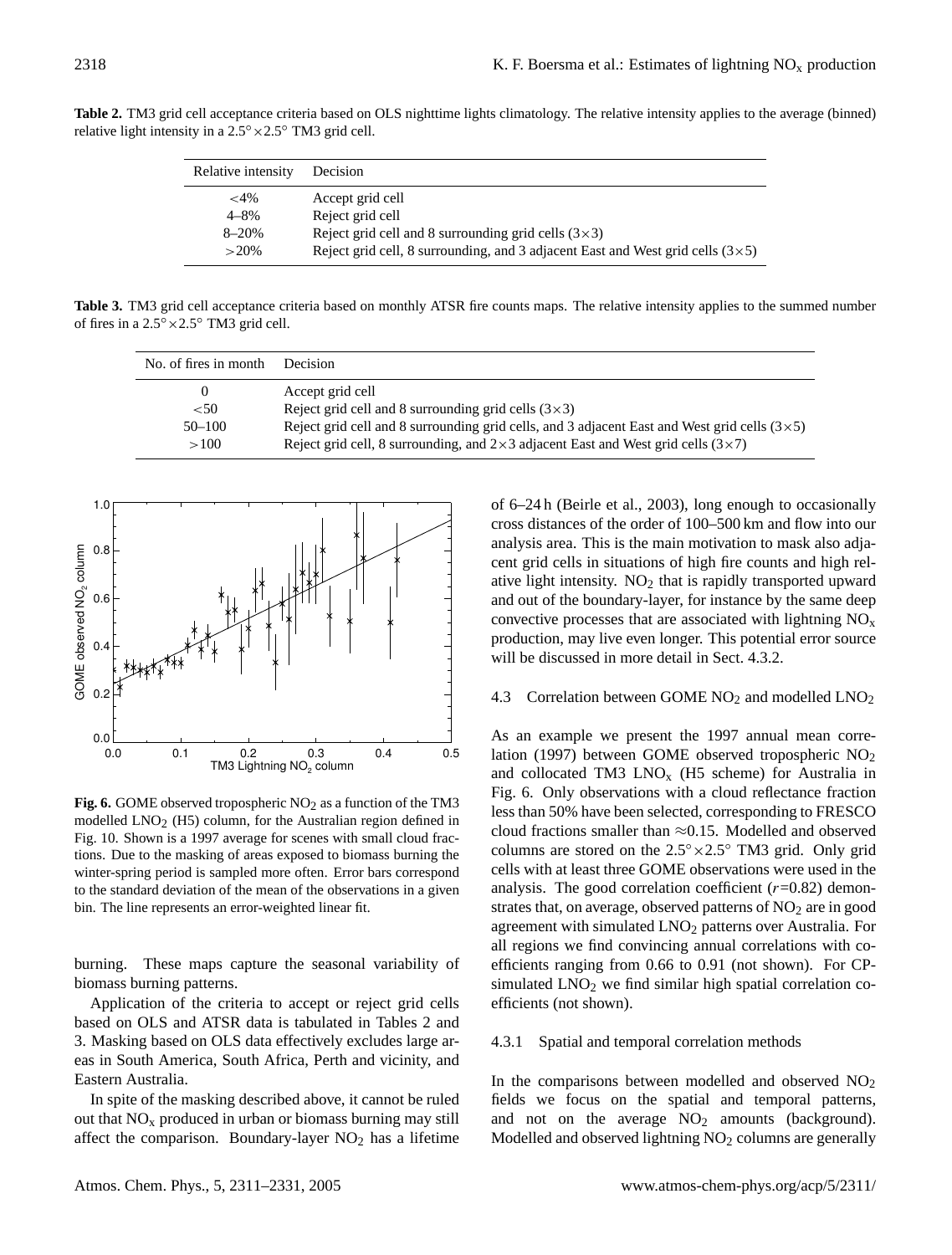$\approx 0.5 \, 10^{15}$  molec. cm<sup>-2</sup>, and even a small bias in observed NO<sup>2</sup> may lead to considerable errors in an estimate of the ratio between observed and modelled  $NO<sub>2</sub>$ . This statistical pattern-amplitude comparison method is less sensitive to possible offsets in either modelled or observed columns.

Correlations in space and time between GOME and model are studied independently. The temporal approach compares the time dependence of modelled  $LNO<sub>2</sub>$  and observed  $NO<sub>2</sub>$ at a given location and consists of a linear least squares regression of modelled  $LNO<sub>2</sub>$  and observed total  $NO<sub>2</sub>$  for a particular grid cell i. Taking into account all data for 1997 results in slope  $s_i$  and intercept  $o_i$  for every individual grid cell. The regressions also account for errors on the individual observations. A minimum of at least 5 observations in 1997 is required for a grid cell to be included in the comparison. Subsequently, the 1997 average regional slope is determined as a weighted mean of the individual grid cell slopes:

<span id="page-8-2"></span>
$$
\bar{s}_t = \frac{\sum_{i=1}^n s_i w_i}{\sum_{i=1}^n w_i},\tag{3}
$$

with  $w_i$  the inverse of the variance of  $s_i$ .

The comparison in temporal variability between TM3  $LNO<sub>2</sub>$  and GOME NO<sub>2</sub> columns is illustrated for a grid cell in the Congo basin. The left panel of Fig. [7](#page-8-1) shows a timeseries of TM3  $LNO<sub>2</sub>$  (triangles) and GOME (squares)  $NO<sub>2</sub>$ columns at 8.75◦ S, 18.75◦ E for observations with cloud reflectance <50%. The period covers January–April 1997 before the start of the biomass burning season in the grid cell. The right panel shows the corresponding correlation and least squares fit of the timeseries with a correlation coefficient of 0.78 and a slope of 2.38  $(n=14)$ .

In the spatial correlation method, data of one day is compared for a complete region, with the regions defined in Fig. [10.](#page-12-0) A plot of all pairs of model  $LNO<sub>2</sub>$  and GOME  $NO<sub>2</sub>$ values results in a slope  $s_d$  and intercept  $o_d$  for a given day. At least 5 gridcells with observations are required for a day to be included in the analysis. Subsequently a weighted mean for 1997 is computed based on the individual values for  $s_d$ :

<span id="page-8-3"></span>
$$
\bar{s}_s = \frac{\sum_{d=1}^n s_d w_d}{\sum_{d=1}^n w_d},\tag{4}
$$

with  $w_d$  the inverse of the variance of  $s_d$ , and n the number of days for which a slope was computed.

Spatial patterns related to  $LNO<sub>2</sub>$  emissions may well resemble  $NO<sub>2</sub>$  patterns related to other emissions such as biomass burning. For instance, slopes in NO<sub>2</sub> between land and sea are common to most sources of  $NO<sub>2</sub>$  as their origins are concentrated over continents. The temporal correlations, in contrast, are not influenced by such an overlap of emission areas. We expect that temporal patterns for individual sources are more different because lightning, biomass burning and soil  $NO<sub>x</sub>$  emissions all have their own characteristic temporal behaviour. As a consequence, the spatial and temporal correlation approaches can be seen as largely independent methods to estimate the LNO<sub>2</sub> concentration.



<span id="page-8-1"></span>**Fig. 7.** An example of the temporal correlation method for a TM3 modelled  $LNO<sub>2</sub>$  and GOME observed  $NO<sub>2</sub>$  column timeseries from 1 January to 1 May 1997, for the model grid cell at 18.75◦ S, 8.75◦ E (Congo, Africa).

#### <span id="page-8-0"></span>4.3.2 Correction for other sources

The intercept of regressions like the one shown in Fig. [6](#page-7-2) can be interpreted as that part of the  $NO<sub>2</sub>$  observation which has a pattern orthogonal to the modelled LNO<sub>2</sub>. This background part is attributed mainly to sources other than lightning. The intercept in Fig. [6](#page-7-2)  $(+0.24 \times 10^{15} \text{ molec. cm}^{-2})$  is small compared to the range of values found. Similar small intercept values between  $-0.05$  and  $0.20 \times 10^{15}$  molec. cm<sup>-2</sup> are found for other regions. These results show that our masking scheme is efficient in reducing the influence of other sources, enhancing the significance of the regressions.

However, part of the  $NO<sub>2</sub>$  distribution resulting from other emissions will not be orthogonal to the  $LNO<sub>2</sub>$  distributions. The slopes s of the regressions as shown in Figs. [6](#page-7-2) and [7](#page-8-1) need to be corrected for contributions from other sources that have similar patterns as  $LNO<sub>2</sub>$ . This is done by simulating GOME observations with TM3 for the same subset of observations, and computing slopes  $s_{sim}$  between these simulated observations of the total  $NO<sub>2</sub>$  column and the simulated  $LNO<sub>2</sub>$ . In other words, we compute again slopes following Eqs. [\(3\)](#page-8-2) and [\(4\)](#page-8-3) but now by comparing TM3 total  $NO<sub>2</sub>$  to TM3 lightning  $NO<sub>2</sub>$ . Hence, the slope  $s<sub>sim</sub>$  is representative for the modelled ratio of  $\langle x_L+x_O, x_L\rangle / \langle x_L, x_L\rangle$  where  $\langle x_L\rangle$  denotes the covariance. This can be written as  $1.0+x_0/x_L$  for the part of  $x_O$  that correlates positively with patterns of  $x_L$ , with  $x_L$  the simulated LNO<sub>2</sub> column and  $x<sub>O</sub>$  the simulated contributions of other sources to the total  $NO<sub>2</sub>$  column. The other sources include soil and biomass burning emissions, as well as inflow of anthropogenic emissions (including aircraft emissions). Subsequently, we account for the influence of other sources by subtracting the slope correction term  $(s_{sim}-1)$  from s.

Slope corrections  $(s_{sim} - 1)$  range from +0.08 to +0.46 for the CP parameterization and from  $+0.15$  to  $+0.43$  for the H5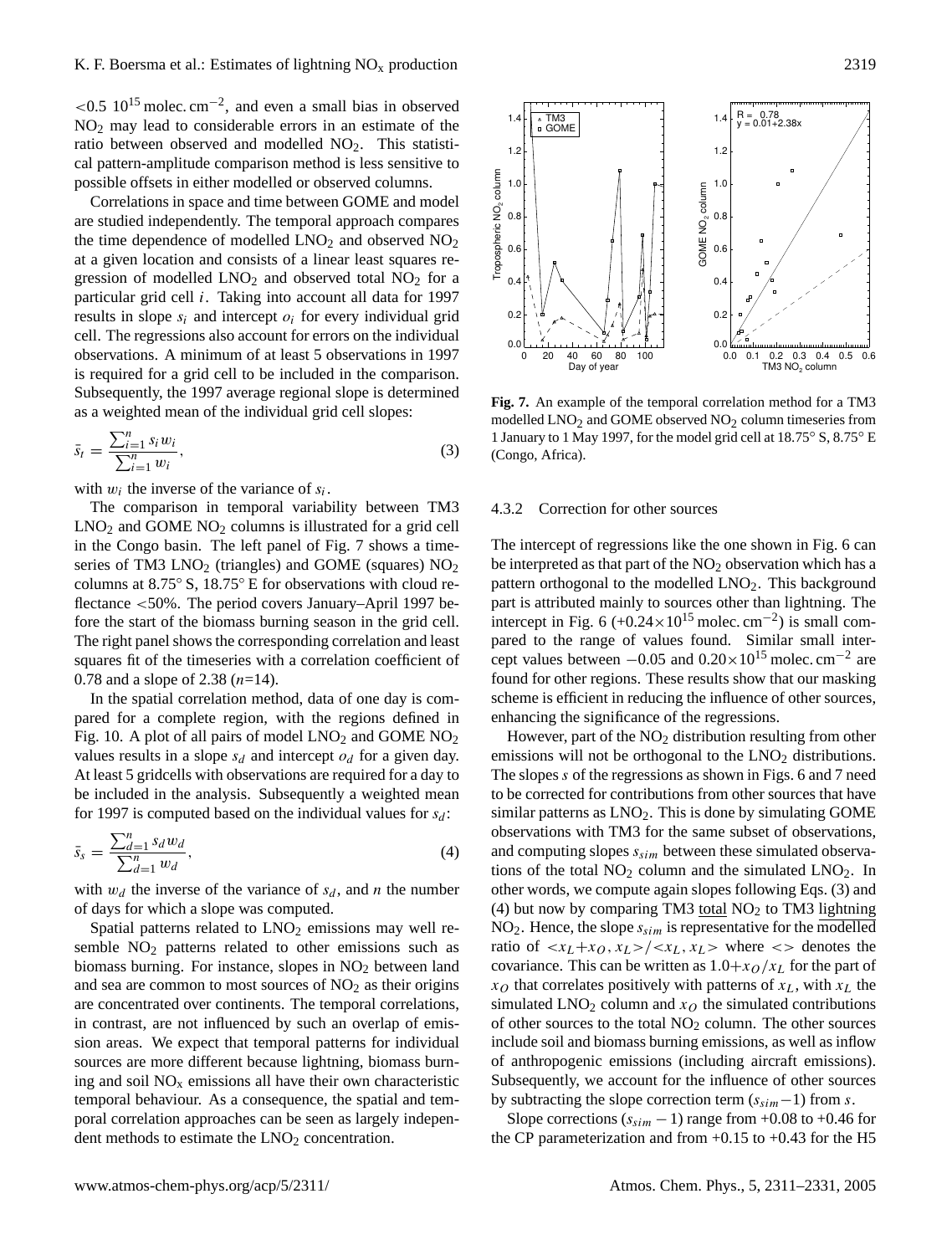<span id="page-9-0"></span>**Table 4.** Slope corrections  $(s_{sim}-1)$  from TM3 LNO<sub>2</sub> vs. TM3 total  $NO<sub>2</sub>$  analyses. These numbers were computed with the temporal and spatial correlation method for grid cells with cloud-free observations.

|                | CP.      |         | H5       |         |  |
|----------------|----------|---------|----------|---------|--|
| Area           | Temporal | Spatial | Temporal | Spatial |  |
| Pacific Ocean  | 0.19     | 0.22.   | 0.33     | 0.38    |  |
| South America  | 0.08     | 0.08    | 0.21     | 0.21    |  |
| Atlantic Ocean | 0.09     | 0.23    | 0.23     | 0.26    |  |
| Africa         | 0.13     | 0.31    | 0.15     | 0.20    |  |
| Indian Ocean   | 0.36     | 0.35    | 0.43     | 0.41    |  |
| Australia      | 0.23     | 0.46    | 0.18     | 0.41    |  |

scheme. For cloudy situations we find similar slope corrections. Table [4](#page-9-0) summarizes the results of the simulation for both the temporal and spatial methods for both schemes for clear-sky scene situations. Indeed, results from the spatial correlation method are influenced by other sources of  $NO<sub>x</sub>$ with similar spatial patterns. This is reflected in, on average, slope correction terms that exceed the slope correction terms for the temporal method by  $+0.07$ . Intercepts are  $(0.02 0.11$ )×10<sup>15</sup> molec. cm<sup>-2</sup>, giving an estimate of NO<sub>2</sub> from other sources in TM3 with patterns orthogonal to  $LNO<sub>2</sub>$ . Generally, slope corrections are smaller than the slopes from the GOME-TM3 comparison themselves, providing confidence in the final results.

One source of  $NO<sub>x</sub>$  that interferes with  $LNO<sub>x</sub>$  are soil emissions. In TM3 a time-independent climatology of soil emissions is used, that does not take into account that soil emissions are triggered by precipitation ("pulsing", [Yienger](#page-20-2) [and Levy,](#page-20-2) [1995\)](#page-20-2). The annual pulsing soil  $NO<sub>x</sub>$  emission budget is estimated to amount to 1.3 Tg N yr<sup>-1</sup> [\(Yienger and](#page-20-2) [Levy,](#page-20-2) [1995\)](#page-20-2), compared to approximately 5 Tg N yr<sup>-1</sup> from lightning. Because pulses last for several days, only a fraction of the pulsed  $NO<sub>x</sub>$  will be transported to high altitudes by uplifting in convective systems, and  $NO<sub>x</sub>$  concentration patterns from soil pulsing will not fully coincide with  $LNO<sub>x</sub>$ patterns. Moreover, [Huntrieser et al.](#page-18-1) [\(1998\)](#page-18-1) found that over Europe, with high levels of boundary layer  $NO<sub>x</sub>$ , still more than 80% of the  $NO<sub>x</sub>$  in large thunderstorms originated from lightning. We estimate that boundary layer  $NO<sub>2</sub>$  columns for summertime Europe are at least 50 times larger than daily columns from soil  $(0.1 \times 10^{15} \text{ molec. cm}^{-2})$ , [Beirle et al.](#page-18-4)  $(2004)$ ; Jaeglé et al.  $(2004)$ ), so we expect the systematic effect of "pulsing" on UT  $NO<sub>x</sub>$  levels to be small.

The uncertainty estimate for the slope correction  $(s_{sim}-1)$ is based on the combined estimates of soil and biomass burning emission uncertainties. Soil emissions in TM3 are 5.5 Tg N/yr after canopy reduction [\(Yienger and Levy,](#page-20-2) [1995\)](#page-20-2) with an uncertainty of 40%. TM3 biomass burning emissions are 6.9 Tg N in 1997, and as a measure of the uncertainty we use a number obtained from [Duncan et al.](#page-18-20) [\(2003\)](#page-18-20) who report an interannual variability in biomass burning emissions of approximately 10%. Error estimates for the slope corrections have been obtained by applying a 10% increase and decrease in biomass burning and 40% increase and decrease in soil emissions. From these runs, we arrive at uncertainties in  $s_{sim}$  −1 of 0.02–0.15.

## 4.4 Mean regional slopes

Results of statistical regressions can be misleading and are easily overinterpreted. This is a main motivation to investigate as many inependent estimates as possible. The spread in values found then provides an independent error estimate and is a check for the robustness of conclusions drawn. Independent analyses have been performed for:

- **–** The subset of cloud-free and cloudy observations.
- **–** The temporal and spatial correlation methods.
- **–** The CP and H5 parameterization schemes.
- **–** The various tropical regions.

Regional mean slopes and intercepts corrected for the influence of non-lightning  $NO<sub>x</sub>$  sources are presented in Fig. [8.](#page-10-0) The upper panel of the figure shows the results for the CP scheme, and the lower panel for the H5 scheme for both the spatial and temporal method in situations of clear-sky GOME observations. Over the tropical continents mean slopes for the CP scheme are 0.9 for Africa and 1.4 for Australia, clearly higher than over South America (0.6). For the H5 scheme mean slopes over tropical continents are all close to 1.0 for both the spatial and temporal method, indicating a remarkable agreement in modelled  $LNO<sub>2</sub>$  and observed NO2. Over tropical oceans both the H5 and CP scheme significantly overestimate  $LNO<sub>2</sub>$  concentrations. The error bars on the slopes have been computed as the combined uncertainty on  $s_{s,t}$  and  $s_{sim}$ . Here we express the error variance of the mean regional slopes by adding contributions from the estimated error in the regression coefficient and from the estimated error in the slope correction term, i.e.  $\langle \epsilon^2 \rangle = \sigma_{s_{s,t}}^2 + \sigma_{sim}^2$ .

There is a number of model lightning parameterization aspects that may explain the regional differences in slopes:

- **–** CP (specific). The CP scheme assumes a constant rainfall to lightning flash ratio. However, there are several papers reporting on strong regional differences in rainfall-to-lightning flash ratios between different continents (e.g. [McCollum et al.,](#page-19-24) [2000\)](#page-19-24), and between continents and oceans (e.g. [Petersen and Rutledge,](#page-19-25) [1998;](#page-19-25) [Allen and Pickering,](#page-18-3) [2002\)](#page-18-3).
- **–** Both schemes assume that the energy ratio of CG and IC flashes equals 10. However, [Gallardo and Cooray](#page-18-14) [\(1996\)](#page-18-14) suggested that this ratio is more likely to have a value of approximately 1.0. [DeCaria et al.](#page-18-15) [\(2000\)](#page-18-15) and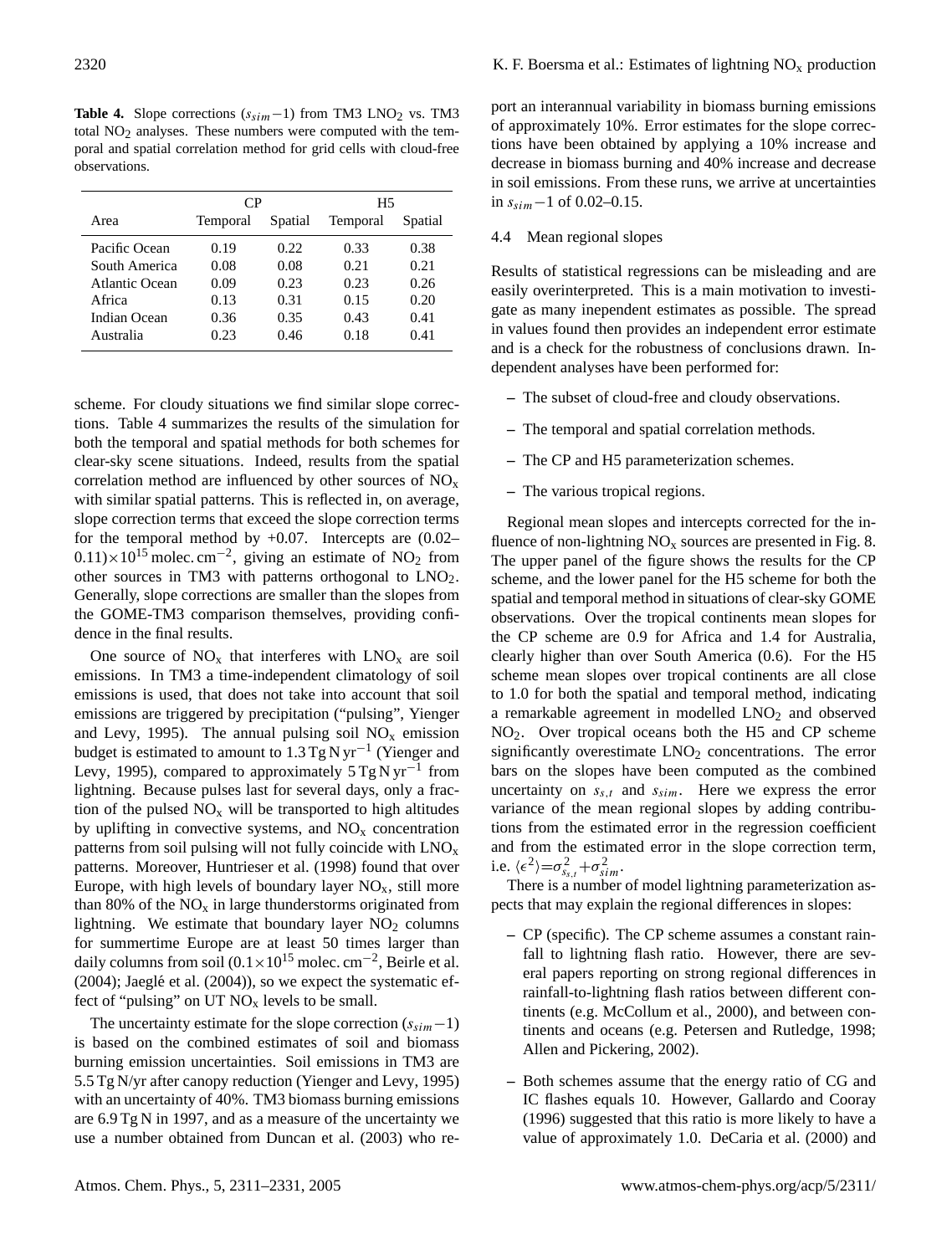# K. F. Boersma et al.: Estimates of lightning  $NO<sub>x</sub>$  production 2321

[Fehr et al.](#page-18-16) [\(2004\)](#page-18-16) both suggest that the ratio is closer to 1.0 than to 10. As the (occurence) fraction of IC lightning flashes of total lightning is higher over continents than over oceans (e.g. [Kurz and Grewe,](#page-19-26) [2002\)](#page-19-26), a CG:IC energy ratio of approximately 1.0 would effectively increase slopes over the oceans at the cost of slightly smaller slope values over the continents at constant initial  $LNO<sub>x</sub>$  emissions.

**–** Both schemes also assume that convective intensity is 10 times stronger over continents than over ocean. Strong overestimations in parameterized marine lightning flash ratios have been found for the H5-scheme by [Jourdain and Hauglustaine](#page-19-27) [\(2001\)](#page-19-27) who assumed a similar (5 times) convective intensity ratio. Increasing the continent divided by ocean convective intensity ratio would effectively reduce the overestimation in  $LNO<sub>2</sub>$  produced over oceans, due to the scaling to a fixed global annual  $LNO<sub>x</sub>$  production.

 $0<sub>0</sub>$ 

0.5

1.0

1.5

Pacific Ocean

 $0.5$ 

1.0

1.5

With respect to this last issue, it is interesting to note that the observed continent divided by ocean  $LNO<sub>2</sub>$  production ratio presented in Sect. [3](#page-3-0) has a value of only 1.6 at 10:30 h local time, apparently in contrast with a value exceeding 10 required here. However, convective activity over land is at a distinct minimum at 10:30 h local time, and the continent:ocean ratio is expected to be much higher in the afternoon. For instance, TRMM data [\(Ushio et al.,](#page-19-16) [2001\)](#page-19-16) could be used to investigate the diurnal cycle of continent divided by ocean lightning activity.

As discussed in Sect. [3,](#page-3-0) cloudy observations are sensitive to errors in the vertical distribution of  $NO<sub>2</sub>$ . Nevertheless, they constitute an independent data sample and we may interpret the results from the cloudy analysis as independent from the clear-sky results. The  $NO<sub>x</sub>$  originating from mostly yesterday's lightning will largely reside above (today's) cloud cover, where GOME has a large sensitivity compared to clear-sky. Boundary layer pollution, on the other hand, will be effectively shielded from view by the presence of clouds and near-ground contributions to the  $NO<sub>2</sub>$  column will influence the comparison differently. The study for cloudy grid cells shows similar results for most regions except for South America and the Indian Ocean (Fig. [9\)](#page-11-2).

For the CP scheme, considerable differences are found over South America. Cloudy-sky situations give a slope that is 0.4 smaller than for clear sky. Over the Indian Ocean the spatial correlation method gives a slope that is 0.5 larger for cloudy than for clear-sky situations, opposed to an insignificant difference for the temporal method. For the H5 scheme, cloudy-sky slopes are 0.6 smaller than clear-sky slopes. Over the Indian Ocean the spatial method gives a slope that is 0.5 higher than the slope from the temporal method, just as in the CP analysis.

The higher slopes for clear observations over South America may be related to the fact that cloud-covered





<span id="page-10-0"></span>are used. Dark grey: slopes for the temporal regression; light grey: slopes for the spatial regression; black: mean intercepts expressed as fraction of the absolute mean (temporal method). Error bars combine uncertainties of the mean regional slopes and the bias correction.

observations have mainly been taken in the rainy season and cloud-free observations mainly during the rest of the year. For all regions apart from South America, the average difference between clear and cloud covered observed columns is  $+0.01 \times 10^{15}$  molec. cm<sup>-2</sup>. South America, however, shows clear-sky columns that are on average +0.15×10<sup>15</sup> molec. cm<sup>-2</sup> larger than cloudy-sky observations. As correlation coefficients for the clear  $(r=0.77)$  and cloudy-sky  $(r=0.69)$  situations are similar, this may indicate that the cloud covered data sample over South America is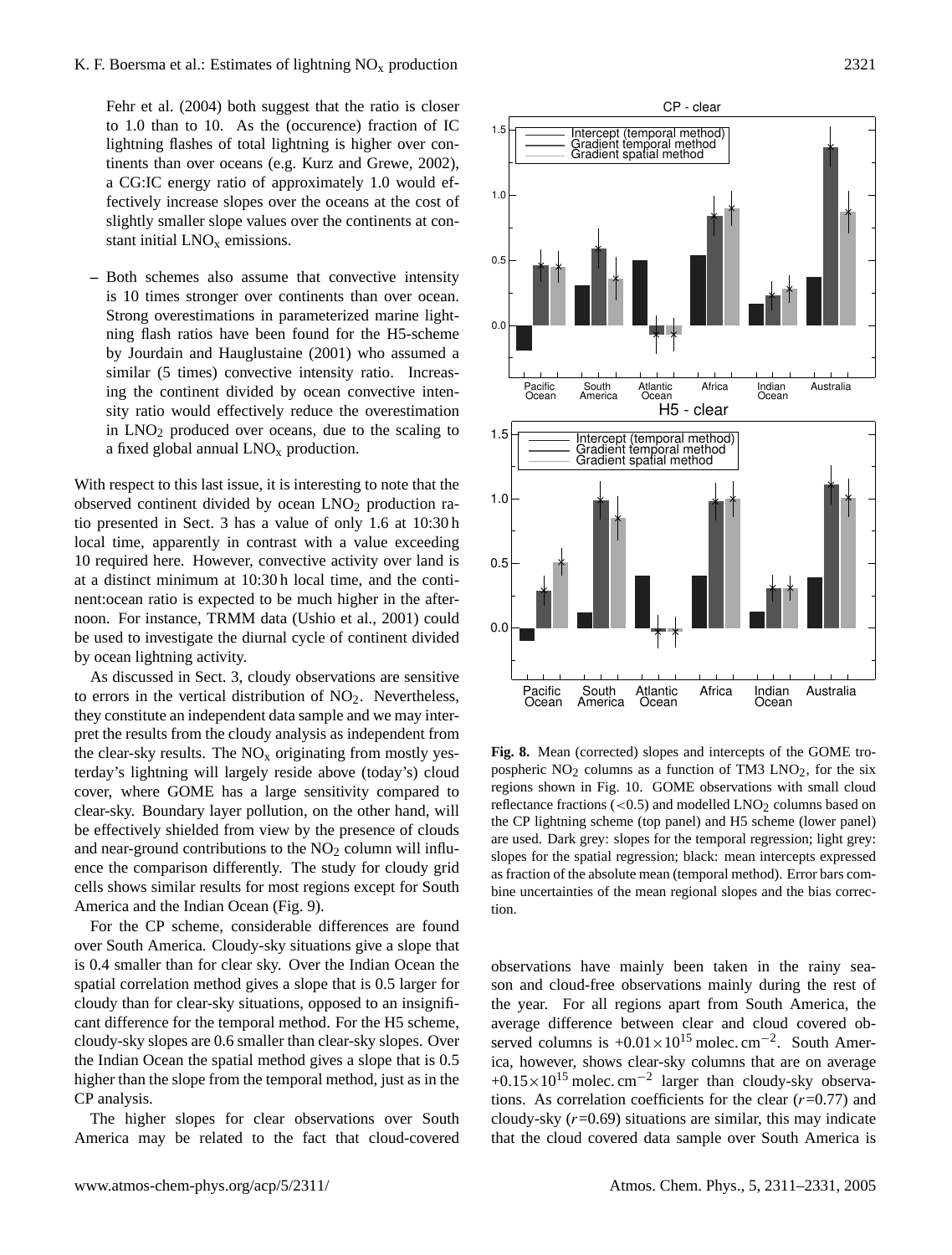

<span id="page-11-2"></span>**Fig. 9.** As Fig. [8,](#page-10-0) but now for GOME observations with cloud reflectance fractions >0.5.

likely to represent a different lightning regime. Cloud cover is highest over South America in the DJF and SON seasons, and these seasons appear to have less  $LNO<sub>x</sub>$  production than modelled in the MAM and JJA seasons.

The difference between cloud covered results for the temporal and spatial methods over the Indian Ocean may well reflect the enhanced sensitivity of the spatial method for similar spatial patterns from other  $NO<sub>x</sub>$  sources. Plumes of tropospheric NO<sup>2</sup> originating from Africa and Indonesia can develop during the monsoon transition periods over the Indian Ocean as described by [Kunhikrishnan et al.](#page-19-28) [\(2004\)](#page-19-28). These plumes are associated with enhanced mid-tropospheric NO<sup>2</sup> concentrations originating from mainly biomass burning in Africa and Indonesia. Especially in so-called monsoon transition periods such as April–May, and September–October,  $NO<sub>x</sub>$  from continental surface sources is transported to the MT and UT by deep convection. The continental MT and UT  $NO<sub>x</sub>$  subsequently follow the same transport pathways as UT  $LNO<sub>x</sub>$ , resulting in a similar spatial distribution of biomass burning  $NO<sub>x</sub>$  and  $LNO<sub>x</sub>$  over the Indian Ocean. These similar patterns may well explain the enhanced spatial slope relative to the temporal slope. The temporal method is designed to track variations with time at one given location and hence additional  $NO<sub>x</sub>$  increases from other sources are more likely to result in higher intercepts than in higher slope values. Indeed, the temporal scheme features intercepts over the Indian Ocean higher by  $+0.30$  (CP),  $+0.43$  (H5) compared to the spatial method. The fact that there is no significant difference between the two methods for clear-sky situations may therefore be related to the fact that the cloud-free observations do not sample the monsoon (i.e. clouded) transition period.

#### <span id="page-11-0"></span>**5 Tropical LNO**<sup>2</sup> **maps**

Figure [10](#page-12-0) shows the modelled  $LNO<sub>2</sub>$  for the CP and H5 schemes and the GOME observations for 1997, corrected for estimated contributions of other sources of  $NO<sub>x</sub>$ . This contribution is taken as  $x_O = (s_{sim} - 1.0) \cdot x_L + o$  with  $s_{sim} - 1.0$ the slope correction from Table [4,](#page-9-0)  $x_L$  the modelled  $LNO_2$ column, and  $o$  the intercept. It is important to note that the maps of Fig. [10](#page-12-0) represent the annual mean  $LNO<sub>2</sub>$  distribution for clear-sky situations. Note that slopes as discussed above cannot be directly inferred from these plots, since these are determined from modulations (in space and time) on top of the average patterns in Fig. [10.](#page-12-0) The purpose of these maps is mainly to visually compare average modelled and "observed" LNO<sub>2</sub> patterns.

The TM3 simulations and measurements are shown for clear-sky situations only in 1997. Over the large ocean regions where no masking is applied and many clear-sky observations are available, the fields represent a yearly average. Over continents, the fields should not be regarded as annual means, as grid cells may have been sampled during one season or for a few occasions only due to masking or few available cloud-free observations.

Both TM3 and GOME  $NO<sub>2</sub>$  in Fig. [10](#page-12-0) show enhanced values over the tropical continents. Also the "outflow" patterns off the South American West coast and – in the CP scheme – for the Eastern Atlantic seem to agree reasonably. But there are also distinct differences: TM3 shows higher lightning NO<sup>2</sup> values than GOME over most of the oceans, consistent with the low slope values in Fig. [8.](#page-10-0) Furthermore it shows that the GOME fields exhibit much stronger spatial variability than TM3. This may be related to observational noise and the incomplete removal of contributions of other  $NO<sub>2</sub>$ sources affecting the comparison.

### <span id="page-11-1"></span>**6 Global LNO**<sup>x</sup> **production in 1997**

In Sect. 4 we have shown that observed GOME  $NO<sub>2</sub>$  values correlate well with model predicted patterns of NO<sub>x</sub>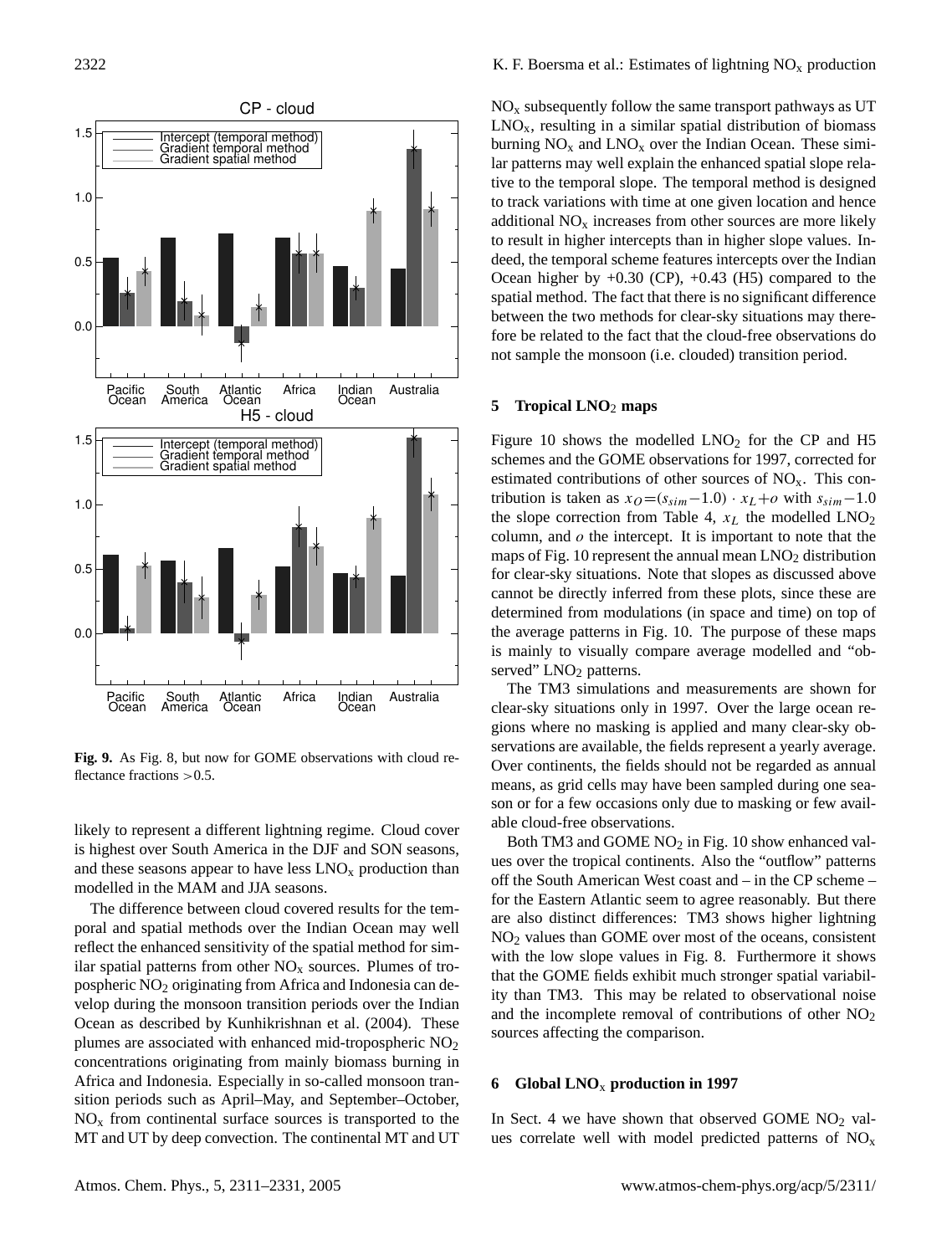

<span id="page-12-0"></span>Fig. 10. Average (1997) lightning NO<sub>2</sub> column as modelled with the CP scheme (top panel), modelled with the H5 scheme (middle panel), and observed by GOME (bottom panel) as a function on longitude and latitude. Columns in  $10^{15}$  molec. cm<sup>-2</sup>.

produced by lightning. The Southern Hemisphere tropical regions used in our study contain a considerable fraction of the total global  $LNO<sub>x</sub>$  source, namely about 35–50%. Therefore we can use the GOME/model slopes to derive a top-down estimate of the global  $LNO<sub>x</sub>$  production.

# 6.1 Approach

The ratio between observed and modelled atmospheric quantities of  $LNO<sub>2</sub>$ , is given by regional slopes  $s<sub>i</sub>$  with j the index number for a region ( $j=1$  for the Pacific Ocean,  $j=2$ for South America and so on). Hence, the annual  $LNO<sub>x</sub>$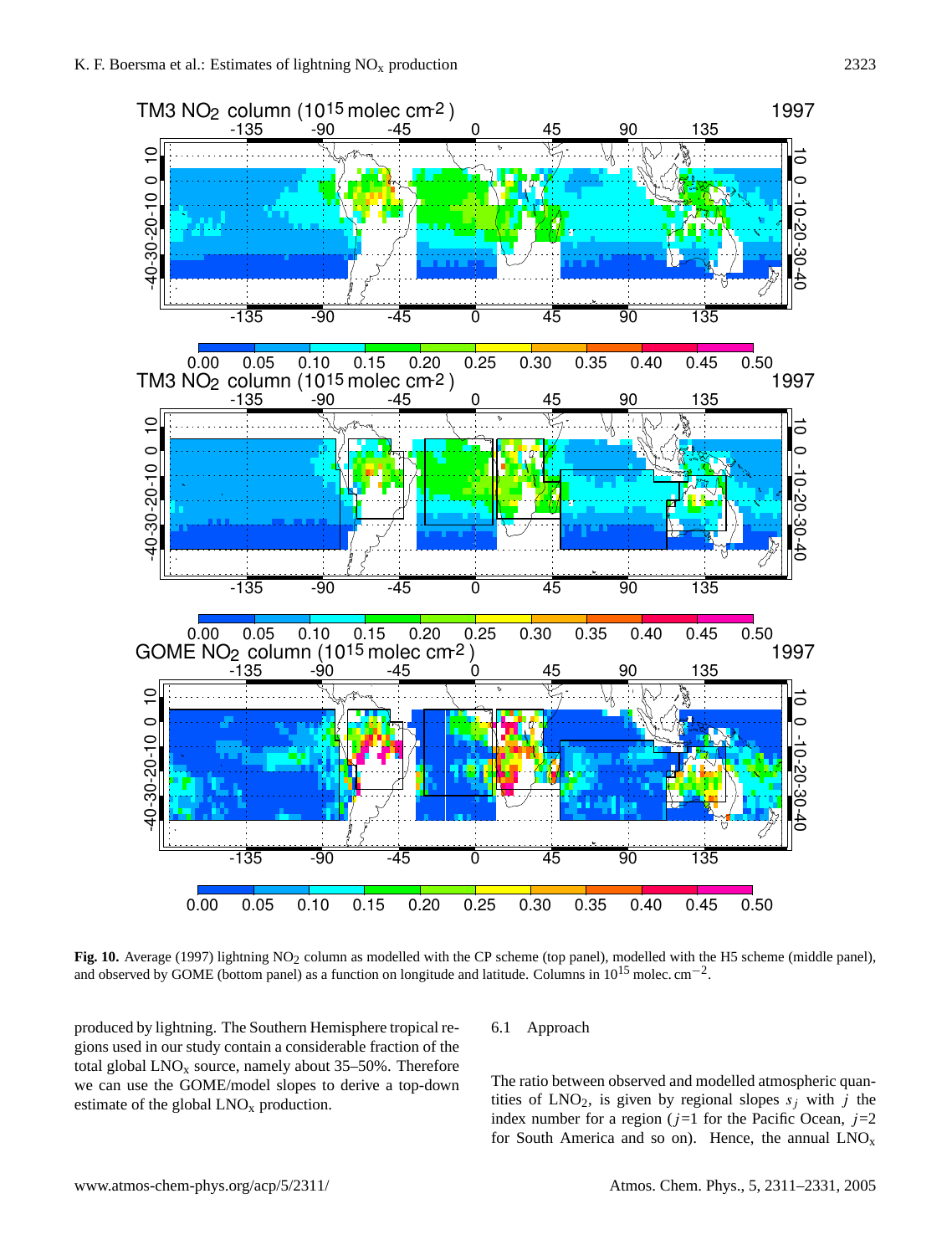| Scheme         | Method   | Observation type | World         | Total error | $40^{\circ}$ S-5 <sup>°</sup> N |
|----------------|----------|------------------|---------------|-------------|---------------------------------|
| CP             | Temporal | Clear sky        | $3.2 \pm 0.8$ | 1.4         | $1.1 \pm 0.2$                   |
| CP             | Spatial  | Clear sky        | $2.7 \pm 0.7$ | 1.2         | $1.0 \pm 0.2$                   |
| CP             | Temporal | Cloudy sky       | $2.3 \pm 0.9$ | 1.2         | $0.9 \pm 0.2$                   |
| CP             | Spatial  | Cloudy sky       | $2.8 \pm 0.8$ | 1.3         | $1.3 \pm 0.2$                   |
| H <sub>5</sub> | Temporal | Clear sky        | $4.6 \pm 0.8$ | 1.8         | $1.0 \pm 0.1$                   |
| H <sub>5</sub> | Spatial  | Clear sky        | $4.5 \pm 0.8$ | 1.8         | $1.1 \pm 0.1$                   |
| H <sub>5</sub> | Temporal | Cloudy sky       | $3.9 \pm 1.5$ | 2.0         | $1.0 \pm 0.1$                   |
| H <sub>5</sub> | Spatial  | Cloudy sky       | $4.0 \pm 1.2$ | 1.8         | $1.4 \pm 0.1$                   |
|                |          |                  |               |             |                                 |
|                |          | Average:         | $3.5 \pm 0.9$ | 1.6         | 1.1                             |

<span id="page-13-1"></span>Table 5. Results from 8 methods to estimate the global LNO<sub>x</sub> production. The column headed "World" includes the random error estimate. The column headed "Total error" combines the random and systematic contributions to the error estimate.

production  $P_G$  is estimated by rescaling the modelled production  $P_T$  as follows:

<span id="page-13-0"></span>
$$
P_G = P_T \frac{\sum_j s_j \bar{x_j} a_j}{\sum_{j=1}^n \bar{x_j} a_j},\tag{5}
$$

with  $x_i$  the mean simulated LNO<sub>2</sub> column, and  $a_i$  the total surface of area  $j$ .

## 6.2 LNO<sub>x</sub> production in the  $40^{\circ}$  S–5° N area

Application of Eq. [\(5\)](#page-13-0) with  $j=1,...,6$  allows for a direct rescaling of the modelled production  $P_T$  over the 40° S–5° N area. The slopes  $s_1$  to  $s_6$  are directly deduced from Figs. [8](#page-10-0) and [9.](#page-11-2) We assume that the annual average net transport of LNO<sub>2</sub> into the 40 $\degree$  S–5 $\degree$  N area is negligible. Note that LNO<sub>x</sub> transport between the regions 1 to 6 is considerable, making it difficult to estimate the production per region. Furthermore we also assume that chemistry can be approximated to be linear in the TM3 difference run.

For the CP scheme,  $2.7$  Tg N is produced in the 40 $\degree$  S–5 $\degree$  N area. This production is rescaled directly with the slopes presented in Fig. [8.](#page-10-0) Using slopes from the temporal correlation method for clear-sky observations, this approach rescales the modelled  $2.7$  Tg N LNO<sub>x</sub> production to  $1.1$  Tg N. For the H5 scheme,  $2.2$  Tg N is produced in the  $40°$  S– $5°$  N area and this is rescaled with the slopes obtained with the temporal correlation method for clear-sky situations to 1.0 Tg N. This number is very close to the rescaled value of 1.1 Tg N obtained for the CP-scheme, even though the original CP and H5  $LNO<sub>x</sub>$ production differed by  $(2.7–2.2=) 0.5$  Tg N.

# 6.3 Global  $LNO<sub>x</sub>$  production

An estimate of the annual global  $LNO<sub>x</sub>$  production  $P<sub>G</sub>$ requires important assumptions on the observation/model slopes outside the  $40° S - 5° N$  area. We arrive at an esti-mate from Eq. [\(5\)](#page-13-0) for  $j=1,...,10$ , where  $s<sub>7</sub>$  (continent) and s<sub>8</sub> (ocean) are the estimated slopes for the  $5°$  N–30<sup>°</sup> N area, and  $s<sub>9</sub>$  (continent) and  $s<sub>10</sub>$  (ocean) the same for the rest of the

world. The basic assumption is that we may use the mean continental and ocean slopes derived from the 40◦ S–5◦ N area for  $s_7 - s_{10}$ .

In the CP scheme, more than 50% of the  $LNO<sub>x</sub>$  production takes place outside  $40° S$ –5° N, and these emissions can only be rescaled indirectly. For these areas we assume for oceans  $s_7$ ,  $s_9=0.93$  and for continents  $s_8$ ,  $s_{10}=0.21$ , corresponding to the mean continent and ocean slopes determined in the 40° S–5° N regions for the CP scheme. The values for  $x_i$ and  $s_i$  outside the tropical areas have been derived from the same model runs as used to determine the slopes within the analysis area. Using  $s_7$  and  $s_8$  in  $5°$  N–30° N, we find that the  $LNO<sub>x</sub>$  production there is rescaled from 2.5 to 1.7 Tg N in 1997. Outside of the tropics,  $LNO<sub>x</sub>$  production is rescaled through  $s_9$ ,  $s_{10}$  from 0.5 to 0.4, a relatively small reduction as the relative area of continents is larger than in the Southern Hemisphere. In effect, the global  $LNO<sub>x</sub>$  production is rescaled from 5.7 to 3.2 Tg N.

In the H5 scheme, more than  $60\%$  of the LNO<sub>x</sub> production takes place outside  $40^{\circ}$  S–5° N. Using  $s_7$ ,  $s_9$ =0.19 and s<sub>8</sub>, s<sub>10</sub>=1.03, we find a LNO<sub>x</sub> reduction outside 40° S–5° N from 4.2 Tg N to 3.6 Tg N. Thus, the global  $LNO<sub>x</sub>$  budget for 1997 for the H5 scheme is rescaled from a model value of 6.4 to  $(1.0+3.6=)$  4.6 Tg N. The difference with the 3.2 Tg N derived for the CP-scheme is largely due to extrapolation assumptions, as the rescaled values within the  $40° S - 5° N$  area are only 0.1 Tg N apart.

In this work 8 methods, of which 4 are independent, to determine slopes  $s_j$  have been applied. Table [5](#page-13-1) summarizes the estimates for the global  $LNO<sub>x</sub>$  production based on the results from the 8 experiments. The arithmetic mean of the 8 experiments is 3.5 Tg N, and individual results range from 2.3–4.6 Tg N. The H5 results are on average systematically higher by about 1.5 Tg N than the CP results. This is mainly a consequence of the determination of the budget outside the 40◦ S–5◦ N analysis area as all methods give very similar results within the analysis area.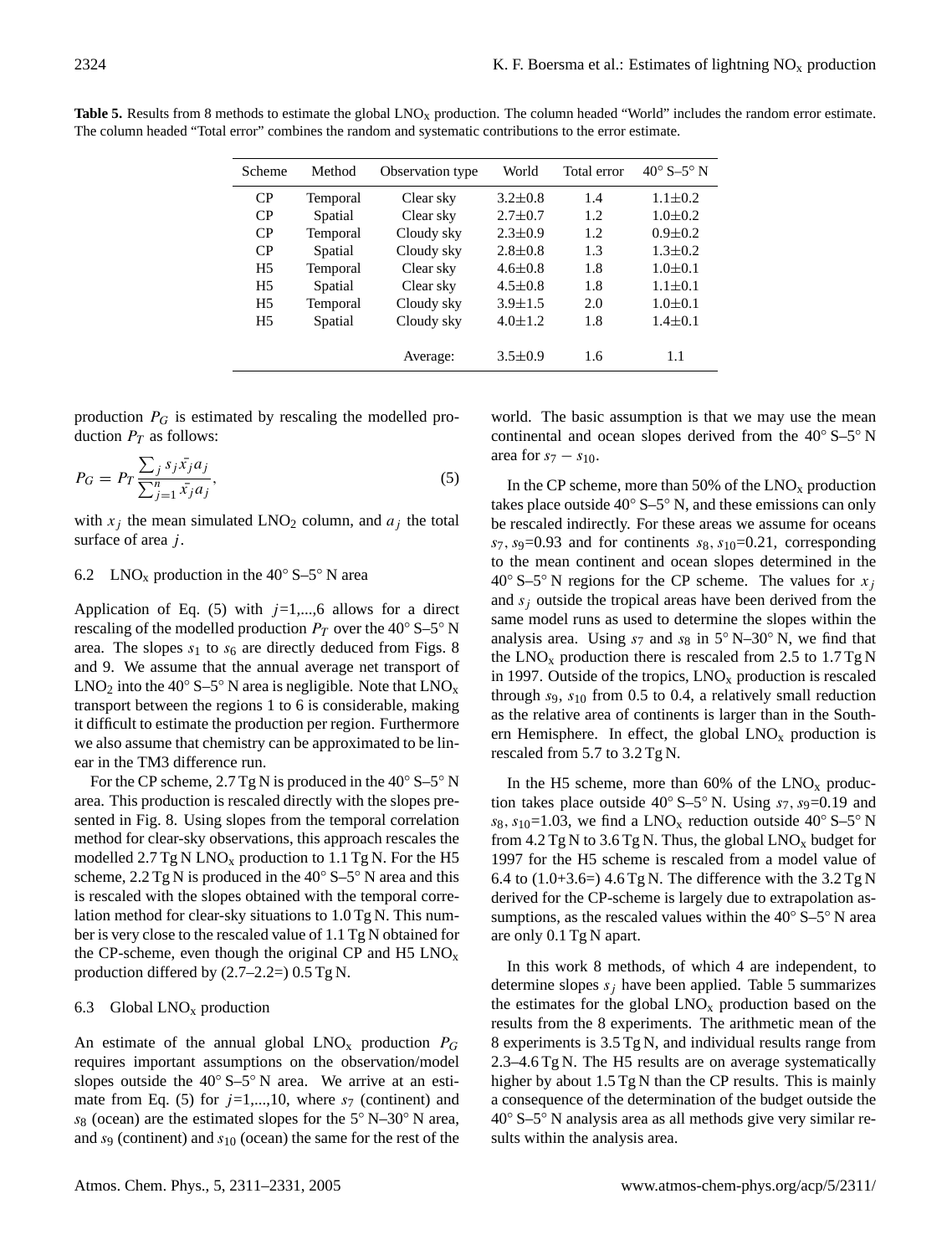# K. F. Boersma et al.: Estimates of lightning  $NO_x$  production 2325

#### 6.3.1 Random errors

The errors in  $s_i$  are estimated from combining the errors associated with the statistical comparison and the errors in the slope correction term. The uncertainty in  $s_i$  is thus determined by GOME observation errors, model pattern errors (i.e. meteorology) and by errors in the modelled strength of other  $NO<sub>x</sub>$  sources.

Random errors in  $P_G$  have been determined from errors in the individual slopes  $s_j$ . As explained above, the slopes of the individual regressions contain uncertainties that account for both the spread of points around the straight line fit, and GOME retrieval errors. Subsequently the uncertaintyweighted mean of these individual regressions for region j is determined (e.g. averaging over grid cells for the temporal method). In the  $40^\circ$  S–5<sup>°</sup> N area, these correspond to the uncertainties reported in Figs. [8](#page-10-0) and [9.](#page-11-2) These slope errors are typically between 0.1 and 0.2. In the  $5°\text{ N} - 30°\text{ N}$  area, we assume that the standard deviation from the mean (ocean, continent) derived for regions 1 to 6 is a reasonable estimate for the uncertainty in  $s<sub>7</sub>$  and  $s<sub>8</sub>$  since this area is still characterised as "tropical". These uncertainties are on average 0.3. For the extratropical slopes  $s_9$  and  $s_{10}$ , we conservatively estimate the uncertainty to be 1.0. A measure of the random error in the overall global production  $P_G$  can be determined with two methods:

**–** The random error (or standard deviation) in a single estimate of the global  $LNO<sub>x</sub>$  production can be obtained if we assume that errors in the slopes are uncorrelated. The error variance  $\langle \epsilon_{P_G}^2 \rangle$  is calculated from the error propagation of uncertainties in the regional slopes  $s_i$ (with  $n_j$  the number of grid cells used per area j) as:

$$
\sigma_{P_G}^2 = \langle \epsilon_{P_G}^2 \rangle
$$
  
= 
$$
\sum_{j=1}^{10} \left( \frac{P_T \cdot \bar{x_j} \cdot n_j}{\sum_{j=1}^{10} \bar{x_j} \cdot n_j} \right)^2 \sigma_{s_j}^2.
$$
 (6)

The uncertainties  $\sigma_{P_G}$  for the 8 estimates are in the 0.7– 1.5 Tg N range with an average value of 1.0 Tg N. Ta-ble [5](#page-13-1) quotes the individual uncertainty estimates in  $P_G$ . The random error for the estimate of the  $LNO<sub>x</sub>$  production within the 40◦ S–5◦ N area is on the order of 10%– 20% only.

**–** We can use the spread in values of the 8 experiments as estimate of the error on the mean. The data set presented in Table [5](#page-13-1) has a standard deviation of 0.9 Tg N.

These two independent ways of estimating the random error produce a very similar result. The value for the statistical error seems to indicate that we have obtained a rather precise estimate of the  $LNO<sub>x</sub>$  production. Taking the arithmetic mean we arrive at 3.5±0.9 Tg N.

#### 6.3.2 Systematic errors

One approach in estimating the systematic error in  $P_G (B_{P_G})$ is to assume that the errors in the slopes  $s_i$  are correlated. In such an approach, errors in the GOME observations and in the GOME-model comparison are interpreted as biases. A first order estimate of the deviation from the true value for  $P_G$  may then be obtained as follows:

$$
B_{P_G} = \sum_{j=1}^{10} \left( \frac{P_T \bar{x_j} n_j}{\sum_{j=1}^{10} \bar{x_j} n_j} \right) \sigma_{s_j}.
$$
 (7)

For  $B_{P_G}$  we find values between 1.0 Tg N (CP, clear sky, spatial method) and 2.3 Tg N (H5, cloudy sky, temporal method) with an average of  $B_{P_G} = 1.4$  Tg N.

Apart from this approach, there may be important systematic errors related to (1) the GOME observations, to (2) the model, and to (3) the regressions. Each of these types of errors is discussed below.

## 6.3.3 GOME errors

Not all systematic errors in GOME observations introduce errors in the slopes in Table [5.](#page-13-1) If the observed columns suffer from a constant bias, this will result in an increase (decrease) of the offset  $o_i$ , and not translate in a systematically erroneous  $s_i$  value. Only if a bias scales with the reported column value,  $s_i$  will be in error. Thus, as GOME columns are inversely proportional to the air mass factor, systematic overestimations in the AMF are expected to lead to underestimated slopes. However, most of the  $LNO<sub>2</sub>$  is deposited in the upper troposphere where GOME has a high sensitivity and AMF errors are generally small. Systematic AMF errors are to be identified and eliminated, which is beyond the scope of this paper.

There may also be difficulties in accurately observing patterns of  $NO<sub>2</sub>$  because there may be stratospheric patterns which are not modelled well in the assimilation part of the retrieval approach. However, since the results in Table [5](#page-13-1) for cloud-free and cloud-covered scenes are consistent, this strengthens our confidence in the GOME retrievals and both AMF and assimilation errors are likely small.

## 6.3.4 TM3 errors

In our method to rescale modelled regional  $LNO<sub>x</sub>$  productions, we need to be especially suspicious of the model's capability to accurately reproduce spatial and temporal patterns of LNO2. Systematic model errors are not easy to quantify, and we have chosen a practical approach to assess the possible impact on our production estimates. The following gives an overview of possible systematic model errors:

- **–** Incorrect NO<sup>x</sup> lifetime.
- **–** Errors in the vertical distribution of LNO<sup>x</sup> production.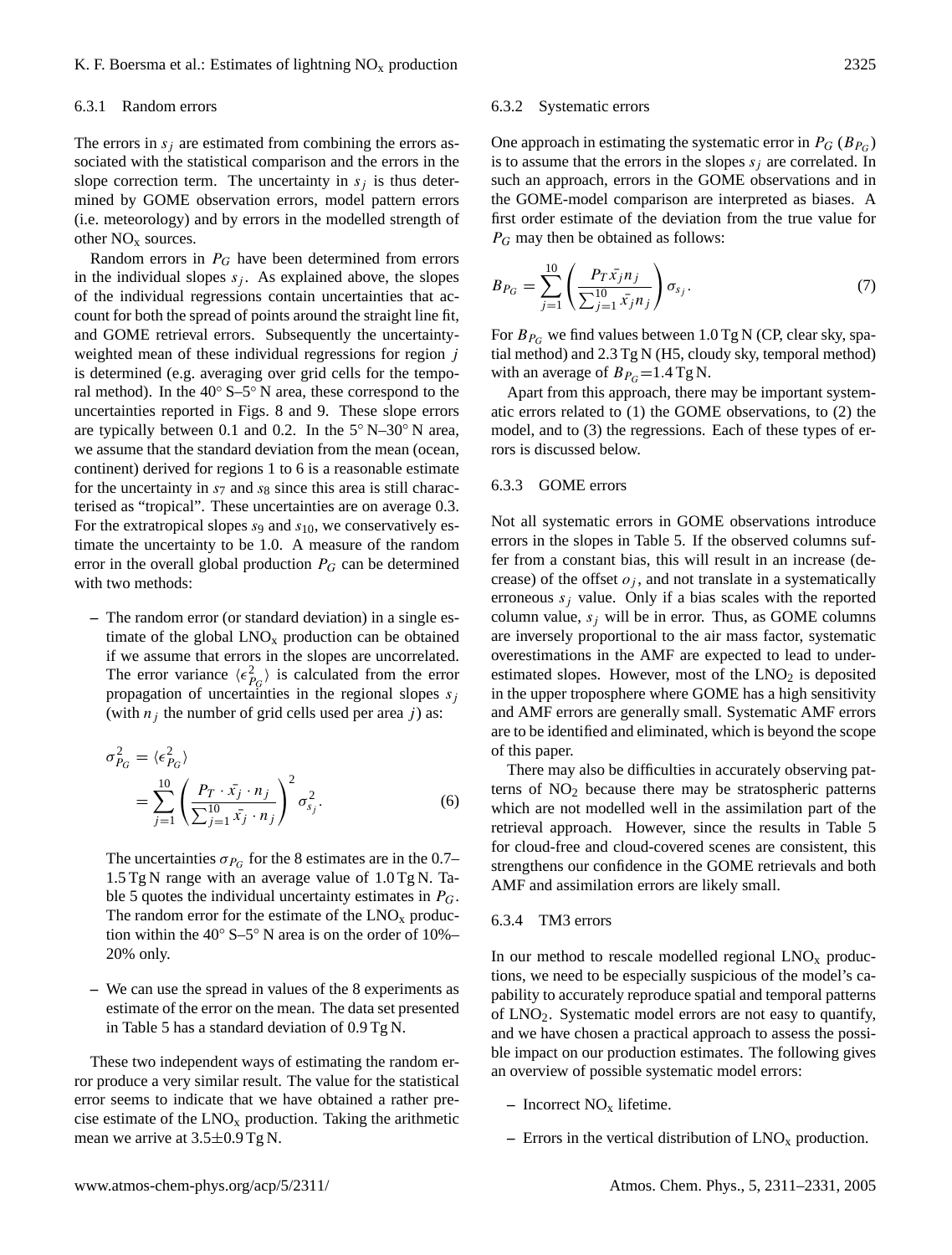- **–** Errors in photo-chemistry.
- **–** Errors in parameterization of convection and cloud top heights.

A reasonably well described lifetime in TM3 is essential to estimate the production of  $LNO<sub>x</sub>$  from modelled and observed concentrations of  $NO<sub>2</sub>$ . An incorrect  $NO<sub>x</sub>$  lifetime would result in too high or low overall concentrations if transport is descibed realistically. This would in turn lead to systematic errors in the slopes. The literature however provides support that TM3 produces realistic  $NO<sub>x</sub>$  distributions. For instance, we note that various studies [\(Emmonds](#page-18-21) [et al.,](#page-18-21) [1997;](#page-18-21) [Wauben et al.,](#page-20-3) [1997;](#page-20-3) [Meijer et al.,](#page-19-19) [2000\)](#page-19-19) have indicated that TM3 is capable of reproducing aircraft- and surface-observed  $NO<sub>x</sub>$  concentrations for a range of different meteorological and chemical situations. Also, recent studies by [Brunner et al.](#page-18-11) [\(2003,](#page-18-11) [2005\)](#page-18-12) showed that TM3 is well capable of reproducing observed  $NO<sub>x</sub>$  and  $NO<sub>x</sub>$ -related species.

The vertical distribution of  $LNO<sub>x</sub>$  influences the horizontal distribution and observed spatial patterns. We expect that the effect of errors in the vertical distribution of  $LNO<sub>x</sub>$  is small. For instance, both [Kurz and Grewe](#page-19-26) [\(2002\)](#page-19-26) and [Jour](#page-19-27)[dain and Hauglustaine](#page-19-27) [\(2001\)](#page-19-27), using similar parameterizations to the CP and H5 schemes, respectively, found large flash density overestimations over oceans. Therefore we argue that the overestimations of oceanic  $LNO<sub>2</sub>$  that we find are a result of flash density overstimation rather than the result of errors in the modelled vertical distribution of lightning  $NO<sub>x</sub>$ . Moreover, a recently submitted paper by [Labrador](#page-19-29) [et al.](#page-19-29) [\(2004b\)](#page-19-29) shows little difference in  $LNO<sub>x</sub>$  concentrations for model runs with the vertical  $LNO<sub>x</sub>$  distribution according to Pickering et al. (1998) and a vertical distribution in the 5 highest layers of the convective cloud. The same is found by Olivie (2005) who used a lightning parameterization based ´ on convective updrafts.

The relation between  $LNO<sub>x</sub>$  production and the  $NO<sub>2</sub>$  concentration in the atmosphere is in reality non-linear. This is consequence of the photochemical production of ozone via  $NO<sub>x</sub>$ , leading to OH-formation. This radical may – depending on chemical and meteorological conditions – constitute an important sink for  $NO_x$ . The scaling of the  $LNO_x$  budget based on the slopes observed neglects this non-linearity. This may be an issue especially for the oceans where the slopes found are significantly smaller than one. The partitioning of nitrogen between  $NO<sub>2</sub>$  and NO, and between  $NO<sub>x</sub>$ and  $NO<sub>v</sub>$  is also a potential source of model error. Even if the lifetime of  $NO<sub>x</sub>$  and  $NO<sub>y</sub>$  is modelled correctly, errors in the  $NO<sub>2</sub>:NO$  ratio, for instance due to errors in the modelled ozone concentration, would result in incorrect slopes. Fortunately, [Brunner et al.](#page-18-12) [\(2005\)](#page-18-12) show that a comparison of TM3 modelled ozone and in situ measurements of ozone over the South Pacific gives quite reasonable agreement, indicating that slope errors due to ozone errors over the South Pacific are likely small.

The description of clouds in numerical weather prediction analyses is known to be problematic, especially in the tropical regions. The modelled  $LNO<sub>x</sub>$  is sensitive to a correct timing and strength of convective complexes. The representation of these processes on the model grid of 2.5 degree resolution causes additional errors. Nevertheless, we found on average good correlations between modelled LNO<sub>2</sub> and observed  $NO<sub>2</sub>$  columns, indicating that the major features of NO<sup>2</sup> distribution resulting from modelled convection-related emissions and subsequent transport are realistic.

#### 6.3.5 Comparison errors

Apart from errors directly related to the TM model and to GOME, there are also errors that may result from our statistical analysis, indirectly related to GOME and model errors. Therefore, we set up a simple study to provide a qualitative estimate of errors that may occur in the comparison of patterns in independent data sets. The upper panels of Figs. [11](#page-16-0) and [12](#page-16-1) show fictitious modelled (solid line) and observed (dashed line) patterns. The observations are based on assumed "true" patterns (shown as dotted line) with added random observational noise. Subsequently, the pattern was simulated with a model that suffers from two types of systematic errors. These errors are either a (spatial or temporal) mismatch with the "true" pattern (a shift, Fig. [11\)](#page-16-0), or an exaggerated (spatial or temporal) smearing or diffusion of the "true" pattern (Fig. [12\)](#page-16-1).

The spatial correlation method is sensitive to errors in the spatial distribution of LNO<sub>2</sub> patterns. Relevant systematic errors are to be expected in the modelling of the transport, lifetime and vertical distribution of  $LNO<sub>2</sub>$ . The shift experiment also has an interpretation for the temporal method, as  $LNO<sub>x</sub>$  production may take place too early or too late in the parameterizations, leading to a shifted temporal pattern

Processes such as deep convection typically take place on a scale much smaller than the size of a grid cell. For instance, in the H5 scheme ECMWF cloud heights are sampled once every 6 h, giving instantaneous values, clearly too low to properly resolve much shorter periods of thunderstorm and lightning activity. The model may thus suffer from errors in representing such processes. Furthermore, numerical diffusion in the advection, vertical transport processes and the limited resolution of the model tend to smoothen  $NO<sub>2</sub>$  structures. Part of this effect is taken care of by averaging the GOME observations over model grid cells before making the comparisons. To simulate this effect we also study the correlation of the "true" toy pattern with a smoothed (smeared) version.

The lower panels of Figs. [11](#page-16-0) and [12](#page-16-1) show the result of our systematic error study. One important requirement in this study is that the correlation coefficients between "observed" and "modelled" patterns do not fall below ∼0.65, the lowest regional value found in our 1997 average correlation of GOME and TM3 columns.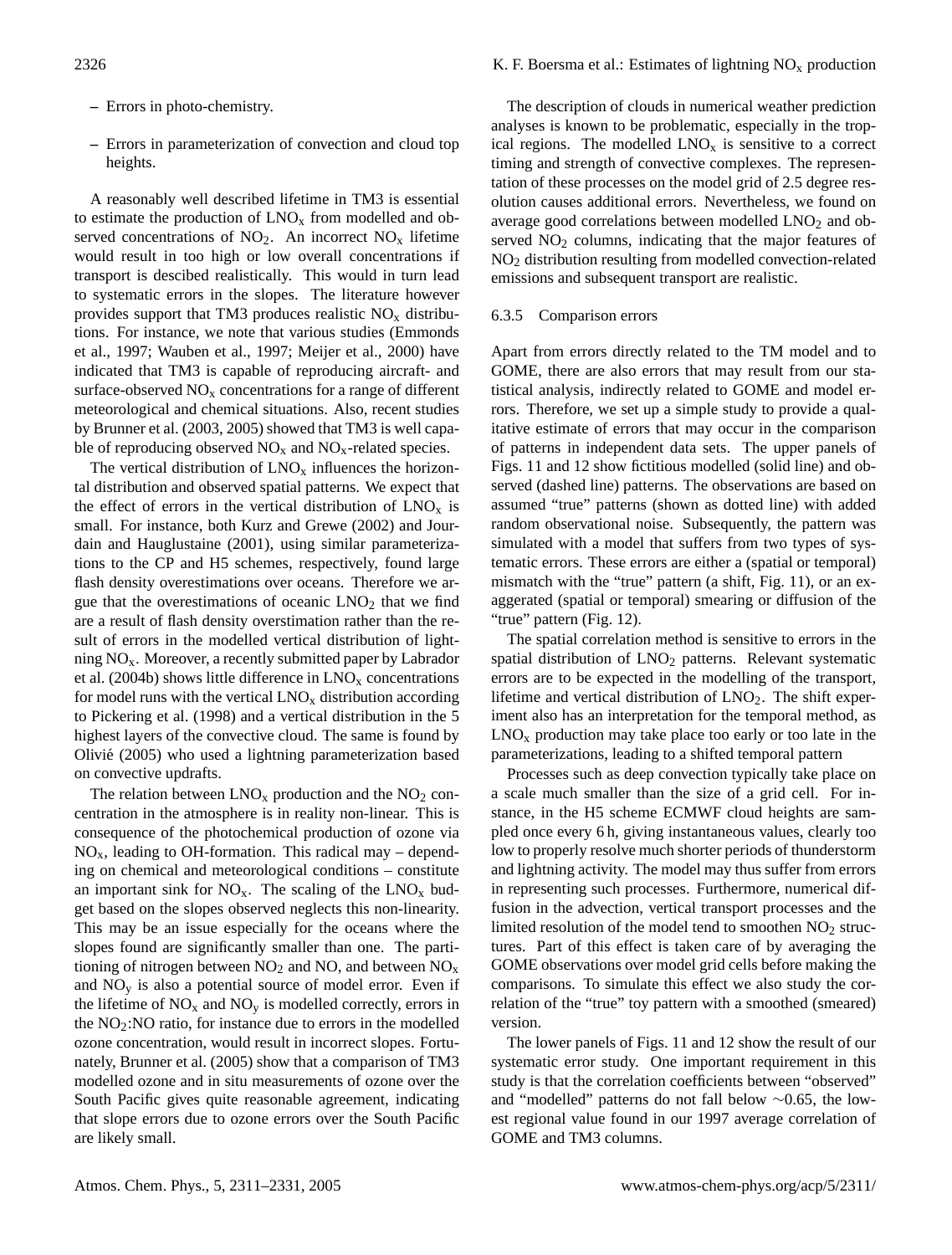



<span id="page-16-0"></span>**Fig. 11.** Shift experiment. Upper panel: simulated observed and modelled patterns against arbitrary x-axis units (distance, time). Lower panel: corresponding regression analysis of observation vs. model (solid line). The dotted line indicates the regression line if there was no systematic error in the model and no noise on the observations.

The upper panel of Fig. [11](#page-16-0) shows a model pattern shifted by −50% relative to the width (0.3 x-axis units) of the "true" pattern. The observed pattern follows the "true" pattern but has an additional random error that is typical for gridded GOME observations. The lower panel shows the regression plot corresponding to the data presented in the upper panel: the solid line gives the least squares regression fit (s=0.88 $\pm$ 0.26), and the dashed line gives the y=x line  $(s=1.00)$  that we expect if the model and observations would agree. The correlation coefficient  $r=0.66$  for this example. By repeating this experiment with random noise a 1000 times we arrive at, on average, a systematic slope underestimation  $\Delta g$ =−0.20 (±0.13) and  $\Delta$ *o*=+0.05 for a mean correlation coefficient  $r=0.70$ . Apparently, a (spatial or temporal) shift of half a unit (i.e. half a grid cell, half a time step) results in underestimations of the slope of approximately 20%.

<span id="page-16-1"></span>**Fig. 12.** Smearing experiment. Same as in Fig. [11,](#page-16-0) but now for a "smeared" pattern.

We conducted a similar experiment with a model pattern smeared by 50% (width now 0.45 x-axis units) relative to the "true" width of the pattern. No shift was assumed and the random errors are similar to the previous experiment. The lower panel of Fig. [12](#page-16-1) shows a regression fit with a  $s=1.44$  $(\pm 0.37)$  for an  $r=0.65$ . Repeating this experiment 1000 times we arrive at a significant systematic slope error of  $\Delta g=+0.35$ ( $\pm 0.18$ ) and  $\Delta \phi = -0.10$  for a mean correlation coefficient  $r=0.83$ . In conclusion, if the model smears "true" patterns systematically by 50%, slopes may be overestimated by up to 35%. Note that a smearing factor of 50% is on the high side and that possible systematic "smearing" errors such as diffusion, or representativity of instantaneous cloud heights, are likely less than 50%.

Generally, a strong shift in a modelled pattern results in a loss of correlation between model and observation. In such situations, a model-observation scatter shows a strong scatter of points. A strong smear effect in TM3 is expected to result in a strong, non-linear shape of the distribution of points in a model-observation comparison. Since neither of these are observed in Fig. [6](#page-7-2) nor in any of the annual average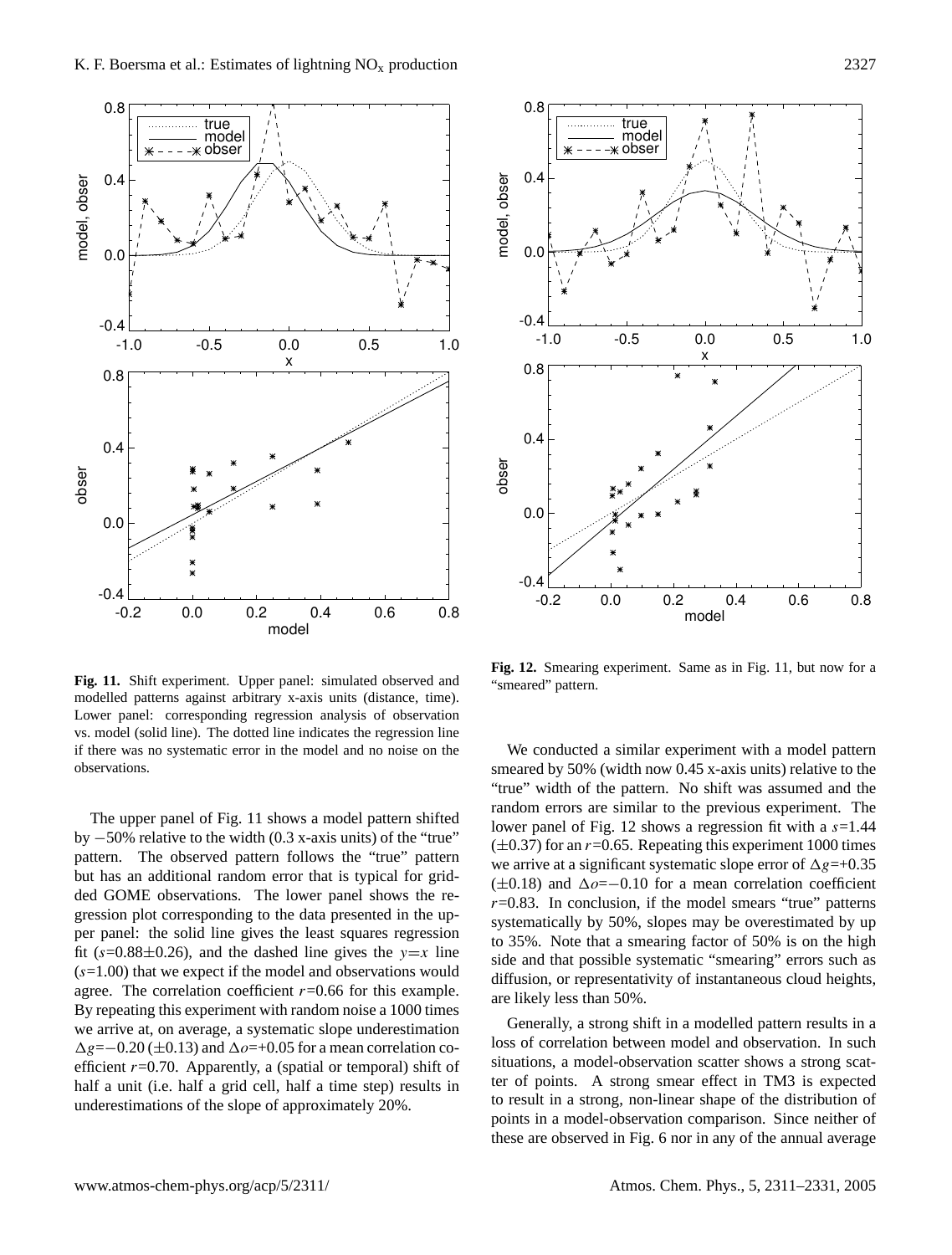correlation figures for the other continents (not shown), it seems that neither shift nor smearing errors in TM3 have systematically influenced the results in Table [5.](#page-13-1) This also follows from our simple experiment: shifts and smears up to 60% are still consistent with correlations found in the GOME-model comparison (minimum  $r=0.65$ ). The errors from the shift and smearing experiments are  $(-20\%, +35\%)$ and from these numbers we conservatively estimate the systematic error to amount to an additional error of  $(\pm)35\%$  in the estimated global  $LNO<sub>x</sub>$  production budget. As the signs of these effects are opposite, we expect at least a partial cancellation of errors from shift and smear effects.

## 6.3.6 Total error estimate

Model shifts and smears are just two examples of possible systematic errors. Nevertheless, their effects may lead to systematic errors with opposite signs. CTM-experiments typically suffer from a variety of possible systematic errors, and therefore an ensemble of systematic errors is sometimes treated as a random error. Subsequently we proceed by combining all the errors as though they were random and independent:

<span id="page-17-0"></span>
$$
\sigma_{\text{final}}^2 = \langle \epsilon_{\text{random}}^2 \rangle + \langle \epsilon_{\text{syst}}^2 \rangle. \tag{8}
$$

We calculate total errors for the 8 individual estimates of the  $LNO<sub>x</sub>$  production budget given in Table [5](#page-13-1) by using Eq. [\(8\)](#page-17-0). The systematic error  $\langle \epsilon_{syst} \rangle$  is assumed to be 0.35. Results are summarised in Table [5](#page-13-1) in the column headed "Total error".

In summary, the results of the 8 experiments range from 2.3–4.6 Tg N, largely due to systematic errors associated with extrapolation of the slopes to areas of the globe not covered by our analysis. A more conservative view consists of taking the largest and smallest  $P_G$  values from the 8 readings and adding resp. subtracting the estimated standard error in  $P_G$ . This leads to an estimated  $LNO<sub>x</sub>$  production in the 1.1– 6.4 Tg N range.

#### **7 Conclusions and outlook**

Nitrogen dioxide measurements of GOME are sensitive to NO<sup>2</sup> produced by lightning. In situations with high clouds, the tropospheric  $NO<sub>2</sub>$  column shows a rapid increase consistent with the parameterization of [Price and Rind](#page-19-15) [\(1992\)](#page-19-15). The observed increase can be well described with an empirical power-law, where the  $LNO<sub>x</sub>$  increases with the cloud top height as  $H^{4.9\pm2}$ . The uncertainty in the observed value of the power is estimated to be 40% related to assumptions with respect to background  $NO<sub>2</sub>$  concentrations. We interpret this relationship as strong evidence that GOME is capable of detecting  $LNO<sub>x</sub>$  production. From the ratio of the increases found over continents and oceans, we estimate that continental storms are stronger by a factor of 1.6 in producing  $LNO<sub>x</sub>$ at the 10:30 h local time of observation.

Modelled  $LNO<sub>2</sub>$  and observed tropospheric  $NO<sub>2</sub>$  patterns are found to correlate surprisingly well, with spatial correlation coefficients  $r \approx 0.80$  in 1997 in six distinct tropical regions between 40◦ S and 5◦ N. We use spatial and temporal correlations to determine linear regression coefficients for these 6 tropical regions. The intercepts of these regressions show that these regions are little affected by  $NO<sub>x</sub>$  emissions from other sources. The slopes, corrected for possible influences of other  $NO<sub>x</sub>$  sources, indicate that TM3 significantly overestimates  $LNO<sub>x</sub>$  emissions over the oceans. Over tropical continents, we find a good quantitative agreement between modelled  $LNO<sub>2</sub>$  and observed  $NO<sub>2</sub>$ . This is true for two different lightning parameterizations, one based on convective precipitation, and one based on the fifth power of the cloud top height. The modelled overestimations over oceans may be reduced if the assumed energy ratio (10:1) between cloud-to-ground and intra-cloud lightning is decreased. An increase in the assumed ratio (10:1) between continent-toocean convective intensity is also expected to reduce modelled oceanic  $LNO<sub>x</sub>$  overestimations. This work also suggests that for the convective precipitation scheme, there are significant regional differences in rainfall-to-lightning ratios that should be accounted for.

By rescaling the original  $LNO<sub>x</sub>$  production modelled by TM3 for the year 1997, 8 estimates of the global  $LNO<sub>x</sub>$ production have been obtained. We find that the  $LNO<sub>x</sub>$ production between 40◦ S and 5◦ N amounts consistently to  $∼1.0±0.2$  Tg N for both the CP and H5 schemes. Here the error bar accounts for random errors only. Assuming that the slopes may be extrapolated to the rest of the world, we arrive at a global LNO<sub>x</sub> production of approximately 2.8 Tg N yr<sup>-1</sup> for the CP and 4.3 Tg N for the H5 model version. The difference between these two estimates is largely due to assumptions with respect to extrapolating slopes to the rest of the world. Random errors in these estimates are dominated by errors in the observations and in the correction of the slopes for the influence of other sources. Accounting for random errors the LNO<sub>x</sub> production is estimates as  $3.5\pm0.9$  Tg N in 1997. Accounting for random and systematic errors, as well as the range of independent estimates,  $LNO<sub>x</sub>$  production is conservatively estimated in the 1.1–6.4 Tg N range.

This study presents a first attempt to estimate the global  $LNO<sub>x</sub>$  production by comparing observed  $NO<sub>2</sub>$  with modelled  $LNO<sub>2</sub>$  distributions. Such estimates can be extended by repeating this method for all years between 1996 and 2004, covered by the GOME and SCIAMACHY measurements, as well as future  $NO<sub>2</sub>$  observations provided by OMI and GOME-2. Especially  $NO<sub>2</sub>$  and cloud observations from OMI are expected to contribute to improved estimates of LNO<sub>x</sub>: the small OMI pixels of  $13 \times 24$  km<sup>2</sup> are better suited to resolve convective complexes. Also, the OMI 13:30 h local time overpass time is closer to the maximum in the diurnal cycle of convective activity over continents.

Future work should investigate the effect of reduced CG:IC energy ratio's and increased convective intensity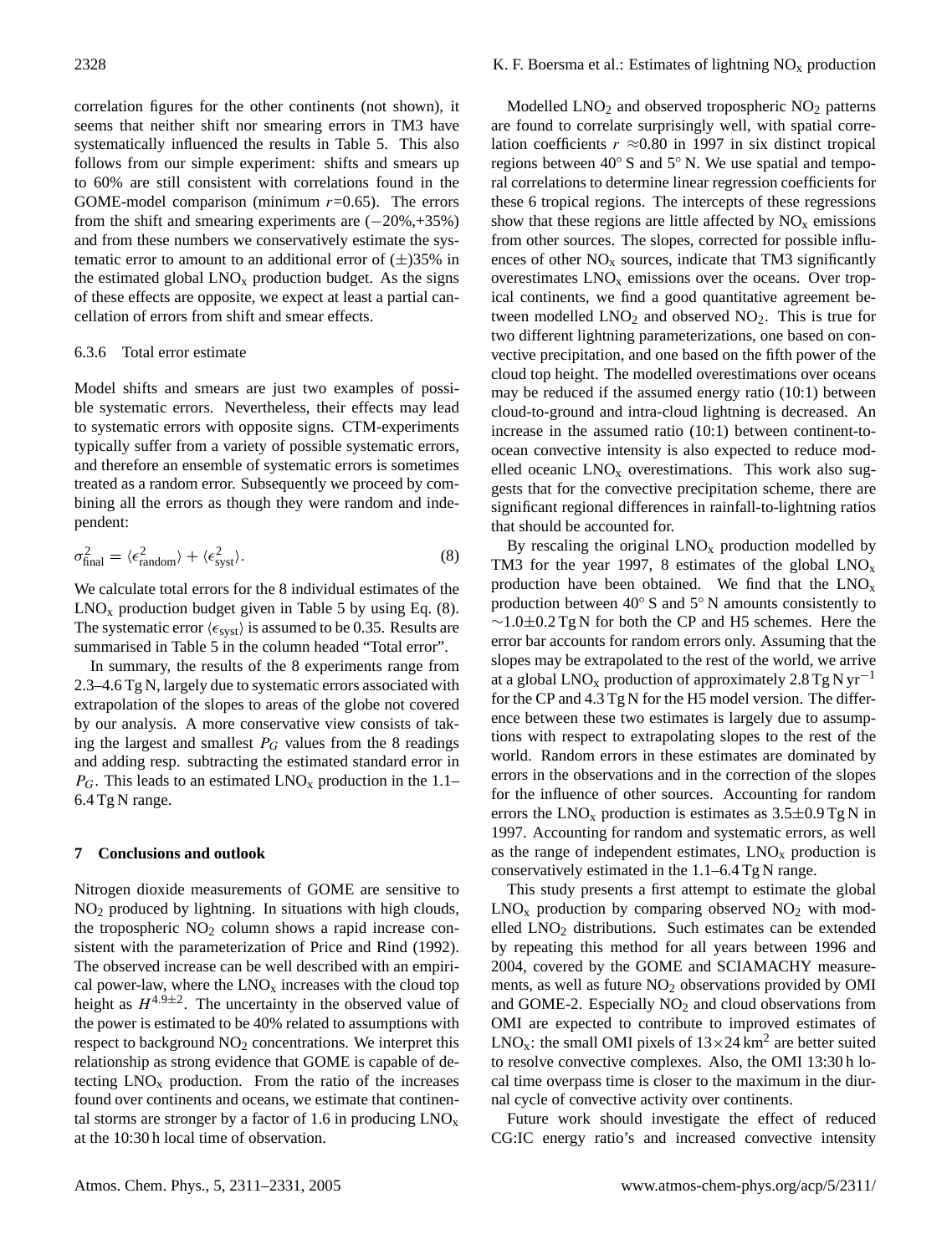ratio's on the capability of models to reproduce observed LNO<sup>2</sup> patterns. Recently, TM3 has been extended with an updraft velocity-based lightning scheme that has shown promising results in the literature (Allen and Pickering, 2002; Kurz and Grewe, 2002; Olivié et al.,  $2005^2$ ).  $LNO<sub>2</sub>$  patterns modelled with this scheme are to be compared to satellite data. Moreover, a proper description of convective activity in chemistry-transport models remains crucial for accurate parameterizations of lightning activity. Convective mass fluxes are not always stored in operational meteorological data and in such situations simplified schemes are used for diagnosis. More advanced schemes for the diagnosis of convective mass fluxes in chemistry transport models are clearly needed. Also, the temporal and spatial scale of lightning activity is much smaller than most model resolutions. Hence, increasing the model resolution is expected to improve the description of convection and convection-related processes such as lightning.

*Acknowledgements.* The authors acknowledge S. Beirle and T. Wagner (IUP-Heidelberg) for providing the GOME DOAS  $NO<sub>2</sub>$  slant columns and for stimulating discussions. M. van Weele and P. van Velthoven are acknowledged for advice on the TM3 model and comments. This work was supported by the EU GOA (contract EVK2-CT-2000-00062) and ASSET (contract EVK2-CT-2002-00137) projects.

Edited by: M. Dameris

# **References**

- <span id="page-18-3"></span>Allen, D. J. and Pickering, K. E.: Evaluation of lightning flash rate parameterizations for use in a global chemical transport model, J. Geophys. Res., 107, 4711, doi:10.1029/2002JD002066, 2002.
- <span id="page-18-18"></span>Arino, O. and Melinotte, J. M.: The 1993 Africa fire map, Int. J. Remote Sens. Environ., 69, 253–263, 1999.
- <span id="page-18-19"></span>Beirle, S., Platt, U., Wenig, M., and Wagner, T.: Weekly cycle of NO2 by GOME measurements: a signature of anthropogenic sources, Atmos. Chem. Phys., 3, 2225–2232, 2003, **[SRef-ID: 1680-7324/acp/2003-3-2225](http://direct.sref.org/1680-7324/acp/2003-3-2225)**.
- <span id="page-18-4"></span>Beirle, S., Platt, U., Wenig, M., and Wagner, T.:  $NO<sub>x</sub>$  production by lightning estimated with GOME, Adv. Space Res., 34, 793–797, 2004.
- Boccippio, D. J.: Lightning Scaling Relations Revisited, J. Atmos. Sci. 59, 1086–1104, 2002.
- <span id="page-18-5"></span>Boersma, K. F., Eskes, H. J., and Brinksma, E. J.: Error analysis for tropospheric NO2 retrieval from space, J. Geophys. Res., 109, doi:10.1029/2003JD003962, 2004.
- <span id="page-18-13"></span>Brunner, D. W. and van Velthoven, P.: Evaluation of Parameterizations of the Lightning Production of Nitrogen Oxides in a Global CTM against Measurements, Eos, Transactions, 80, 46, F174, 1999.
- <span id="page-18-11"></span>Brunner, D., Staehelin, J., Rogers, H. L., et al.: An evaluation of the performance of chemistry transport models by comparison with research aircraft observations. Part 1: Concepts and overall model performance, Atmos. Chem. Phys., 3, 1609–1631, 2003, **[SRef-ID: 1680-7324/acp/2003-3-1609](http://direct.sref.org/1680-7324/acp/2003-3-1609)**.
- <span id="page-18-12"></span>Brunner, D., Staehelin, J., Rogers, H. L., et al.: An evaluation of the performance of chemistry transport models by comparison with research aircraft observations. Part 2: Detailed comparison with two selected campaigns, Atmos. Chem. Phys., 5, 107–129, 2005, **[SRef-ID: 1680-7324/acp/2005-5-107](http://direct.sref.org/1680-7324/acp/2005-5-107)**.
- <span id="page-18-6"></span>Choi, Y., Wang, Y., Zeng, T., Martin, R. V., Kurosu, T. P., and Chance, K.: Evidence of lightning  $NO<sub>x</sub>$  and convective transport of pollutants in satellite observations over North America, Geophys. Res. Lett., 32, doi:10.1029/2004GL021436, 2005.
- <span id="page-18-0"></span>Crutzen, P. J.: The influence of nitrogen oxides on atmospheric ozone content, Q. J. R. Meteorol. Soc., 97, 320–325, 1970.
- <span id="page-18-15"></span>DeCaria, A. J., Pickering, K. E., Stenchikov, G. L., Scala, J. R., Stith, J. L., Dye, J. E., Ridley, B. A., and Laroche, P.: A cloudscale model study of lightning-generated  $NO<sub>x</sub>$  in an individual thunderstorm during STERAO-A, J. Geophys. Res., 105, D9, 11 601–11 616, 2000.
- <span id="page-18-9"></span>Dentener, F., van Weele, M., Krol, M., Houweling, S., and van Velthoven, P.: Trends and inter-annual variability of methane emissions derived from 1979-1993 global CTM simulations, Atmos. Chem. Phys., 3, 73–88, 2003,
	- **[SRef-ID: 1680-7324/acp/2003-3-73](http://direct.sref.org/1680-7324/acp/2003-3-73)**.
- <span id="page-18-20"></span>Duncan, B. N., Martin, R. V., Staudt, A. C., Yevich, R., and Logan, J. A.: Interannual and seasonal variability of biomass burning emissions constrained by satellite observations, J. Geophys. Res., 108, 4100, doi:10.1029/2002JD002378, 2003.
- <span id="page-18-17"></span>Elvidge, C. D., Imhoff, M. L., Baugh, K. E., Hobson, V. R., Nelson, I., Safran, J., Dietz, J. B., Tuttle, B. T.: Nighttime Lights of the World: 1994–95, ISPRS J. Photogrammetry and Remote Sensing, 56, 81–99, 2001.
- <span id="page-18-21"></span>Emmonds, L. K., Carroll, M. A., Hauglustaine, D. A., et al.: Climatologies of  $NO<sub>x</sub>$  and  $NO<sub>y</sub>$ : a comparison of data and models, Atmos. Environ., 31, 1851–1904, 1997.
- <span id="page-18-8"></span>Eskes, H. J. and Boersma, K. F.: Averaging kernels for DOAS totalcolumn satellite retrievals, Atmos. Chem. Phys., 3, 1285–1291, 2003,

**[SRef-ID: 1680-7324/acp/2003-3-1285](http://direct.sref.org/1680-7324/acp/2003-3-1285)**.

- <span id="page-18-16"></span>Fehr, T., Höller, H., and Huntrieser, H.: Model study on production and transport of lightning-produced  $NO<sub>x</sub>$  in a EU-LINEX supercell storm, J. Geophys. Res., 109, D09102, doi:10.1029/2003JD003935, 2004.
- <span id="page-18-10"></span>Feigelson, E.M.: Radiation in a cloudy atmosphere, D. Riedel Publishing Company, Dordrecht, 1984.
- <span id="page-18-14"></span>Gallardo, L. and Cooray, V.: Could cloud-to-cloud discharges be as effective as cloud-to-ground discharges in producing  $NO<sub>x</sub>$ ?, Tellus, 48B, 641–651, 1996.
- <span id="page-18-7"></span>Hild, L., Richter, A., Rozanov, V., and Burrows, J. P.: Air mass facto calculations for GOME measurements of lightning-produced NO2, Adv. Space Res., 29, 11, 1685–1690, 2002.
- <span id="page-18-1"></span>Huntrieser, H., Schlager, H., Feigl, C., and Höller, H.: Transport and production of  $NO<sub>x</sub>$  in electrified thunderstorms: Survey of previous studies and new observations at midlatitudes, J. Geophys. Res., 103, 28 247–28 264, 1998.
- <span id="page-18-2"></span>Huntrieser, H., Feigl, C., Schlager, H., Schröder, F., Gerbig, C., van Velthoven, P., Flatoy, F., Thery, C., Petzold, A., Höller, H., and Schumann, U.: Airborne measurements of  $NO<sub>x</sub>$ , tracer species, and small particles during the European Lightning Nitrogen Oxides Experiment, J. Geophys. Res., 107(D11), doi:10.1029/2000JD000209, 2002.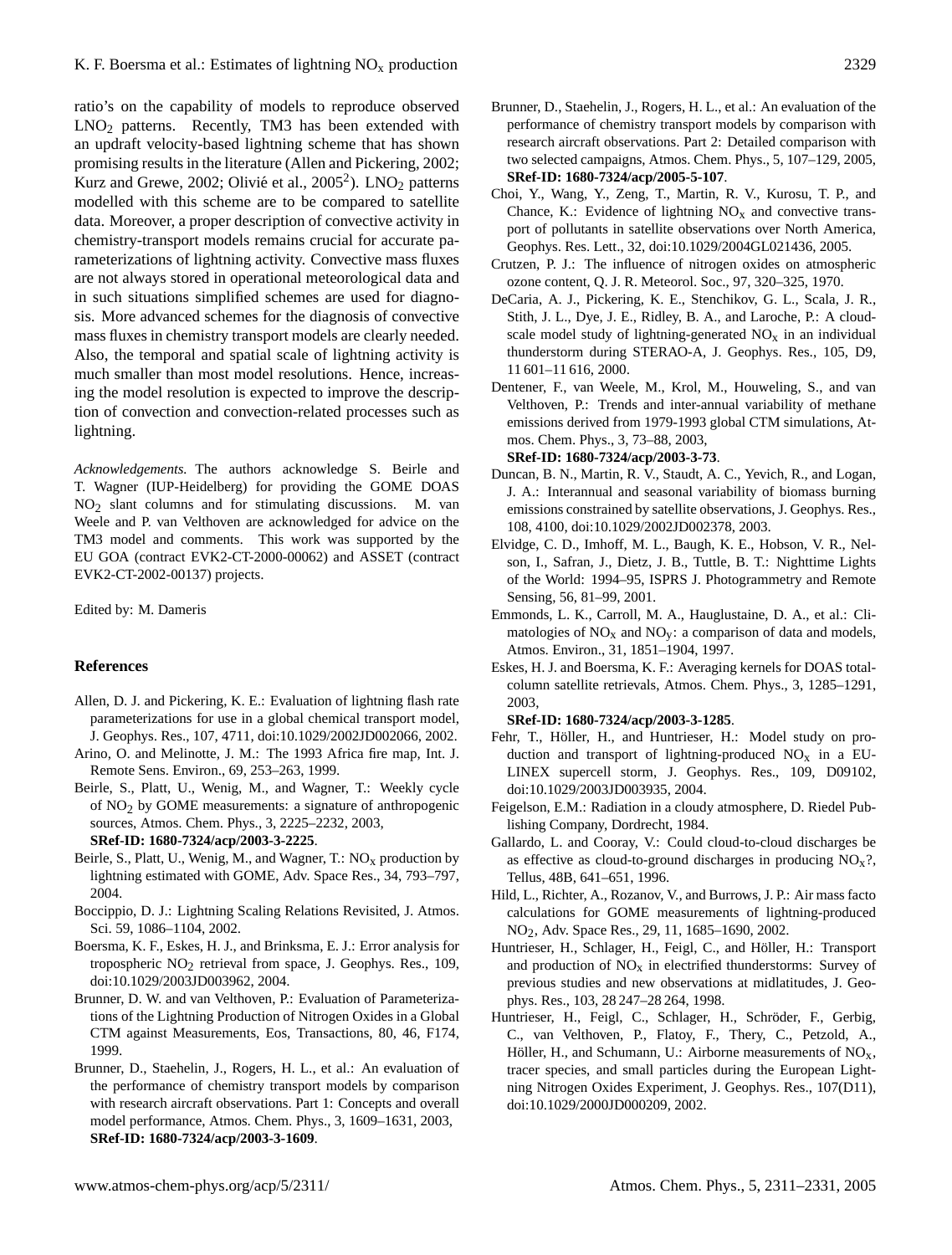- <span id="page-19-23"></span>Jaegle, L., Martin, R. V., Chance, K., Steinberger, L., Kurosu, ´ T. P., Jacob, D. J., Modi, A. I., Yobou, V., Sigha-Nkamdjou, L., Galy-Lacaux, C.: Satellite mapping of rain-induced nitric oxide emissions from soils, J. Geophys. Res., 109, D21310, 10.1029/2004JD004787, 2004.
- <span id="page-19-27"></span>Jourdain, L. and Hauglustaine, D. A.: The global distribution of lightning  $NO<sub>x</sub>$  simulated on-line in a general circulation model, Phys. Chem. Earth (C), 26, 585–591, 2001.
- <span id="page-19-10"></span>Koelemeijer, R. B. A., Stammes, P., Hovenier, J. W., and De Haan, J. F.: A fast method for retrieval of cloud parameters using oxygen A band measurements from the Global Ozone Monitoring Experiment, J. Geophys. Res., 106, 3475–3490, 2001.
- <span id="page-19-28"></span>Kunhikrishnan, T., Lawrence, M. G., von Kuhlmann, R., Richter, A., Ladstatter-Weissenmayer, A., and Burrows, J. P.: Semiannual NO2 plumes during the monsoon transition periods over the central Indian Ocean, Geophys. Res. Lett., 31, L08110, doi:10.1029/2003GL019269, 2004.
- <span id="page-19-26"></span>Kurz, C. and Grewe, V.: Lightning and thunderstorms, Part I: Observational data and model results, Meteorologische Zeitschrift, 11, 379–393, doi: 10.1127/0941-2948/2002/0011-0379, 2002.
- <span id="page-19-0"></span>Labrador, L. J., von Kuhlmann, R., and Lawrence, M. G.: Strong sensitivity of the global mean OH concentration and the tropospheric oxidizing capacity to the source of  $NO<sub>x</sub>$  from lightning, Geophys. Res. Lett., 31, L06102, doi:10.1029/2003GL019229, 2004.
- <span id="page-19-29"></span>Labrador, L. J., von Kuhlmann, R., and Lawrence, M. G.: The effects of lightning-produced  $NO<sub>x</sub>$  and its vertical distribution on atmospheric chemistry: sensitivity simulations with MATCH-MPIC, Atmos. Chem. Phys., 5, 1815–1834, 2005,

#### **[SRef-ID: 1680-7324/acp/2005-5-1815](http://direct.sref.org/1680-7324/acp/2005-5-1815)**.

- <span id="page-19-22"></span>Lee, D. S., Köhler, I., Grobler, E., Rohrer, F., Sausen, R., Gallardo-Klenner, L., Olivier, J. G. J., Dentener, F. J., and Bouwman, A. F.: Estimations of global  $NO<sub>x</sub>$  emissions and their uncertainties, Atmos. Environ., 31, 1735–1749, 1997.
- <span id="page-19-7"></span>Leue, C., Wenig, M., Wagner, T., Klimm, O., Platt, U., and Jähne, B.: Quantitative analysis of  $NO<sub>x</sub>$  emissions from Global Ozone Monitoring Experiment satellite image sequences, J. Geophys. Res., 106, 5493–5505, 2001.
- <span id="page-19-4"></span>Levy II, H., Moxim, W. J., and Kasibhatla, P. S.: A global threedimensional time-dependent lightning source of tropospheric NOx, J. Geophys. Res., 101(D17), 22 911–22 922, 1996.
- <span id="page-19-9"></span>Martin, R. V., Chance, K., Jacob, D. J., Kurosu, T. P., Spurr, R. J. D., Bucsela, E., Gleason, J. F., Palmer, P. I., Bey, I., Fiori, A. M., Li, Q., Yantosca, R. M., and Koelemeijer, R. B. A.: An improved retrieval of tropospheric nitrogen dioxide from GOME, J. Geophys. Res., 107, D20, 4437, doi:10.1029/2001JD001027, 2002.
- <span id="page-19-12"></span>Martin, R. V., Parrish, D. D., Ryerson, T. B., Nicks, D. K., Jr., Chance, K., Kurosu, T. P., Jacob, D. J., Sturges, E. D., Fried, A., Wert, B. P.: Evaluation of GOME satellite measurements of tropospheric  $NO<sub>2</sub>$  and HCHO using regional data from aircraft campaigns in the southeastern United States, J. Geophys. Res., 109(D24), D24307, doi:10.1029/2004JD004869, 2004.
- <span id="page-19-24"></span>McCollum, J. R., Gruber, A., and Ba, M. B.: Discrepancy between gauges and satellite estimates of rainfall in equatorial Africa, J. Appl. Meteorol., 39, 666–679, 2000.
- <span id="page-19-19"></span>Meijer, E. W., van Velthoven, P. F. J., Thompson, A. M., Pfister, L., Schlager, H., Schulte, P., and Kelder, H. M.: Model calculations of the impact of  $NO<sub>x</sub>$  from air traffic, lightning, and surface emissions, compared with measurements, J. Geophys. Res., 105,

3833–3850, 2000.

- <span id="page-19-20"></span>Meijer, E. W., van Velthoven, P. F. J., Brunner, D., Huntrieser, H., and Kelder, H. M.: Improvement and evaluation for the parameterization of nitrogen oxide production by lightning, Phys. Chem. Earth, 26, 577–583, 2001.
- <span id="page-19-17"></span>Michalon, N., Nassif, A., Saouri, T., Royer, J. F., and Pontikis, C. A.: Contributionto the climatological study of lightning, Geophys. Res. Lett., 26, 3097–3100, 1999.
- <span id="page-19-2"></span>Nesbitt, S. W., Zhang, R., and Orville, R. E.: Seasonal and global  $NO<sub>x</sub>$  production by lightning estimated from the Optical Transient Detector (OTD), Tellus, 52B, 1206–1215, 2000.
- <span id="page-19-18"></span>Nesbitt, S. W. and Zipser, E. J.: The diurnal cycle of rainfall and convective intensity according to Three years of TRMM measurements, J. Climate, 16, 1456–1475, 2002
- Olivié, D. J. L.: On the role of convection and turbulence for tropospheric ozone and its precursors, Ph.D.-thesis, Universiteitsdrukkerij Technische Universiteit Eindhoven, Eindhoven, ISBN 90-386-2161-2, 2005.
- <span id="page-19-1"></span>Olivier, J. G. J. and Berdowsky, J. J. M.: Global emission sources and sinks, in: The Climate System, edited by: Berdowski, J., Guicherit, R., and Heij, B. J., A. A. Balkema Publishers/Swets and Zeitlinger Publishers, Lisse, The Netherlands, ISBN 90 5809 255 0, 33–78, 2001.
- <span id="page-19-25"></span>Petersen, W. A. and Rutledge, S. A.: On the relationship between cloud-to-ground lightning and convective rainfall, J. Geophys. Res., 103(D12), 14 025–14 040, 1998.
- <span id="page-19-14"></span>Pickering, K. E., Wang, Y., Tao, W.-K., Price, C., and Müller, J.-F.: Vertical distributions of lightning  $NO<sub>x</sub>$  for use in regional and global chemical transport models, J. Geophys. Res., 103, 31 203– 31 216, 1998.
- <span id="page-19-15"></span>Price, C. and Rind, D.: A Simple Lightning Parameterization for Calculating Global Lightning Distributions, J. Geophys. Res., 97(D9), 9919–9933, 1992
- <span id="page-19-21"></span>Price, C. and Rind, D.: What determines the cloud-to-ground lightning fraction in thunderstorms?, Geophys. Res. Lett., 20, 463– 466, 1993.
- <span id="page-19-3"></span>Price, C., Penner, J., and Prather, M.:  $NO<sub>x</sub>$  from lightning – 1. Global distribution based on lightning physics, J. Geophys. Res., 102, 5929–5941, 1997a.
- <span id="page-19-6"></span>Price, C., Penner, J., and Prather, M.:  $NO<sub>x</sub>$  from lightning – 2. Constraints from the global atmospheric circuit, J. Geophys. Res., 102, 5943–5951, 1997b.
- <span id="page-19-8"></span>Richter, A. and Burrows, J. P.: Tropospheric  $NO<sub>2</sub>$  from GOME measurements, Adv. Space Res., 29, 1673–1683, 2002.
- <span id="page-19-13"></span>Ridley, B. A., Walega, J. G., Dye, J. E., and Grahek, F. E.: Distributions of NO,  $NO<sub>x</sub>$ ,  $NO<sub>y</sub>$ ,  $O<sub>3</sub>$  to 12 km altitude during the summer monsoon season over New Mexico, J. Geophys. Res., 99, 25 519–25 534, 1994.
- <span id="page-19-5"></span>Ridley, B. A., Dye, J. E., Walega, J. G., Zheng, J., Grahek, F. E., and Rison, W.: On the production of active nitrogen by thunderstorms over New Mexico, J. Geophys. Res., 101(D15), 20 985– 21 005, 1996.
- <span id="page-19-16"></span>Ushio, T., Heckman, S. J., Boccippio, D. J., and Christian, H. J.: A survey of thunderstorm flash rates compared to cloud top height using TRMM satellite data, J. Geophys. Res, 106(D20), 24 089– 24 095, 2001.
- <span id="page-19-11"></span>Wagner, T., Leue, C., Wenig, M., and Platt, U.: GOME NO<sub>2</sub> validation studies, in: ERS-2 GOME Data Products Delta Characterisation Report 1999, edited by: Lambert, J.-C. and Skarlas, P.,